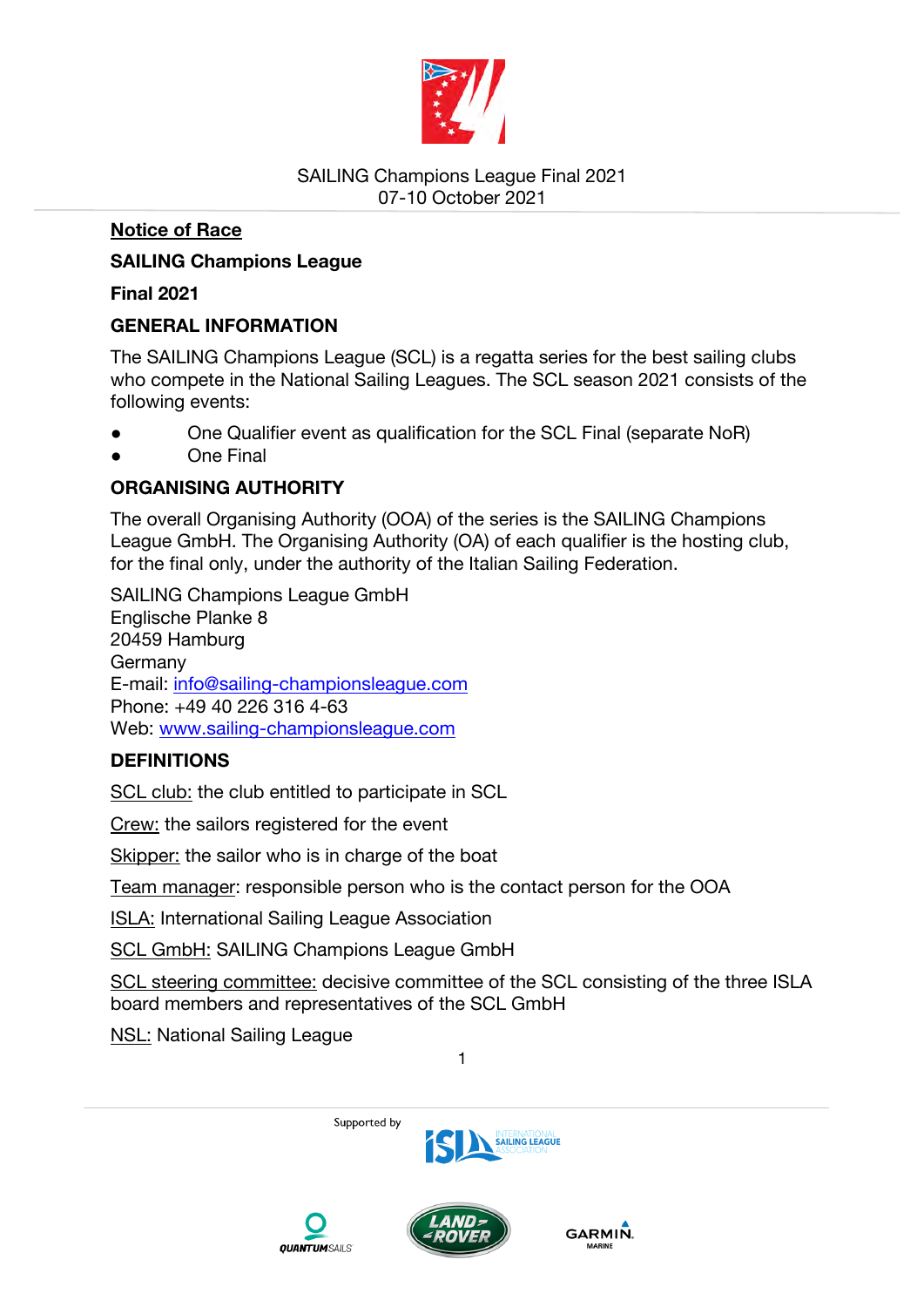

# **ABBREVIATIONS**

PC: protest committee RC: race committee

NA: national authority SI: sailing instruction

RRS: racing rules of sailing ONB: official notice board

IJ: international jury

# **1. DATES**

Qualifier event (separate NoR)

- o Date: 29 July 01 August
- o Location: Kiel, Germany
- o Hosting club: Kiel.Sailing.City and TSVS, SCB, SVK

Final

- o Date: 07-10 October
- o Location: Porto Cervo, Italy
- o Hosting club: Yacht Club Costa Smeralda

# **2. Event Locations**

Qualifier event (separate NoR)

- Kiel-Marketing, Camp 24/7
- Kiellinie
- 24103 Kiel
- Germany

Final

- Yacht Club Costa Smeralda
- Via della Marina
- 07021 Porto Cervo SS
- Italy





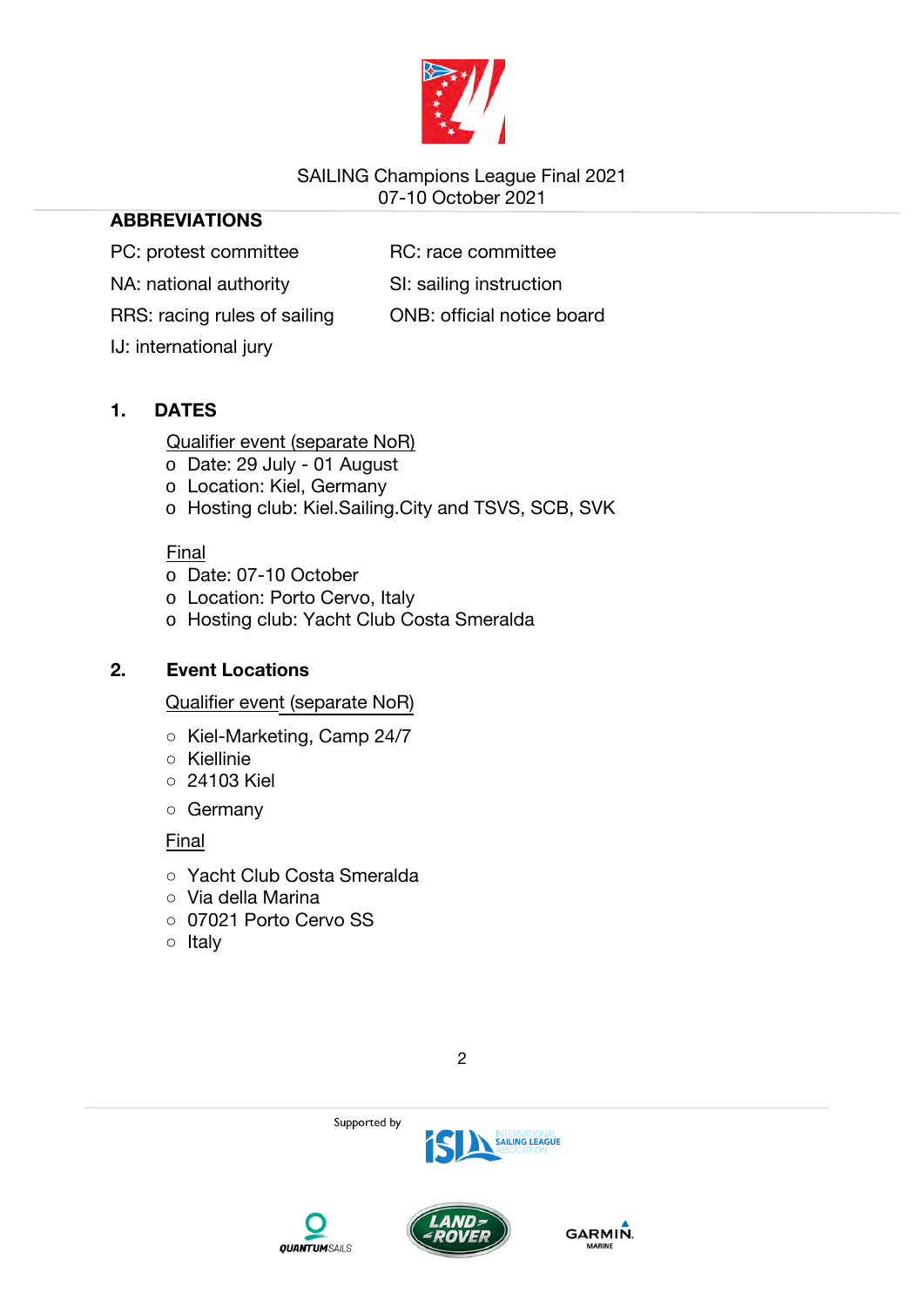

# **3. GENERAL PROGRAMME (LOCAL TIME)**

Preliminary Programme :

| Tuesday 5 October:          |                                                                                                                    |  |
|-----------------------------|--------------------------------------------------------------------------------------------------------------------|--|
| 10.00-17:00                 | Training Sections as per slot pre-booked                                                                           |  |
| <u>Wednesday 6 October:</u> |                                                                                                                    |  |
| 10.00-17:00                 | Training Sections as per slot pre-booked<br>Each team can try the boat only one time, either<br>on 5 or 6 October. |  |
| <u> Race Day 1:</u>         |                                                                                                                    |  |
| 09.00 - 12.00               | Check-in                                                                                                           |  |
| 12.00                       | Skipper's briefing                                                                                                 |  |
| 13.00<br>13.30              | Dock-out boats and shuttles from pier "Caronte"<br>First warning signal                                            |  |
| <u>Race Day 2 and 3:</u>    |                                                                                                                    |  |
| 09.00                       | Skipper's briefing                                                                                                 |  |
| 10.00                       | First warning signal                                                                                               |  |
| <u>Race Day 4:</u>          |                                                                                                                    |  |
| 09.00                       | Daily skipper's briefing                                                                                           |  |
| 10.00                       | First warning signal                                                                                               |  |
| 16.00                       | Last possible warning signal                                                                                       |  |
| 16.30                       | Prize giving ceremony                                                                                              |  |







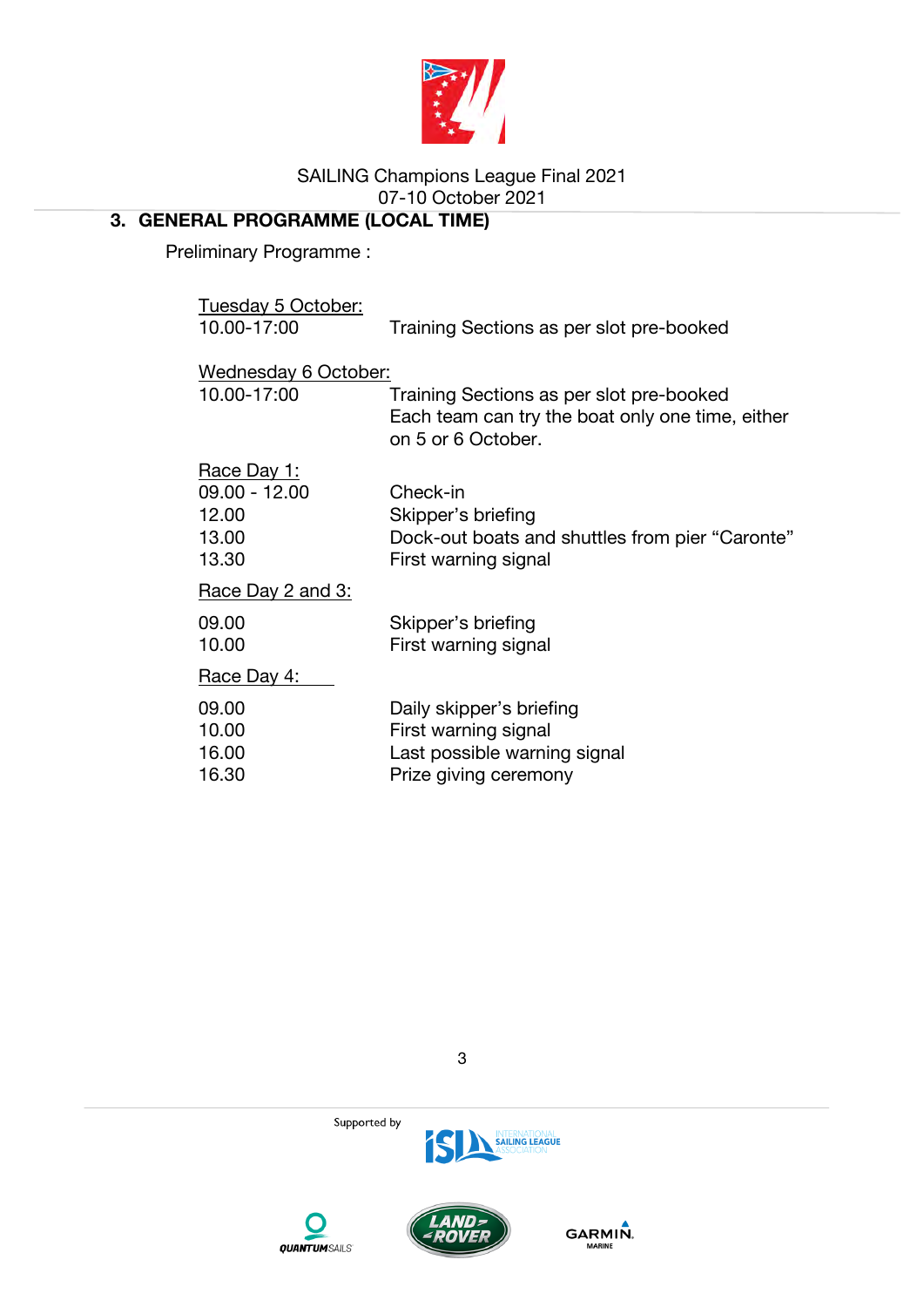

## **4. RULES**

4.1 The events will be governed by

- (a) the "rules" as defined in *The Racing Rules of sailing* including Appendix UF (Attachment H)
- (b) the rules for handling the boats (Attachment F). Class rules will not apply.
- (c) any prescriptions of the NA that will apply will be posted on ONB.
- (d) English text takes precedence.

4.2 RRS 62.1 (a), (b) and (d) are deleted.

4.3 Changes in the RRS could be determined in the Sailing Instructions.

- 4.4 Covid 19 requirements:
	- (a) It is mandatory that all regatta activities must be held under the provisions to contain and control the spread of COVID 19 as issued by the Italian Sailing Federation (FIV http://www.federvela.it/emergenza-covid-19.html). These provisions will be applied by the Organizing Committee and all participating entrants, crews and guests must comply. Any cases of COVID 19 that are detected during the event will be reported by the Organizing Committee to the relevant responsible public health officials.

b) All participants (committee members, crews and any guests attending social events) shall be required to hold either a 'Covid Vaccination Certificate' or an Antigen Rapid Test within 48 hours of the start of the event. Based on the event starting at 0900 on 7 October, any rapid test would need to be conducted after 0900 on 5 October. *A Covid Vaccination Certificate is a 'Green Pass' in Italy, a CDC White Card in the USA, or any national Covid Vaccination Certificate from E.U., Schengen Zone, or the UK.*

- c) Protocols and prescription regarding the COVID-19 may be published at any time. They will state if they have the status of a rule.
- d) All regatta participants are required to make themselves aware of all protocols regarding COVID-19 set forth by the Italian Government, Sports Authorities and / or the Organizing authority

GARMIN.





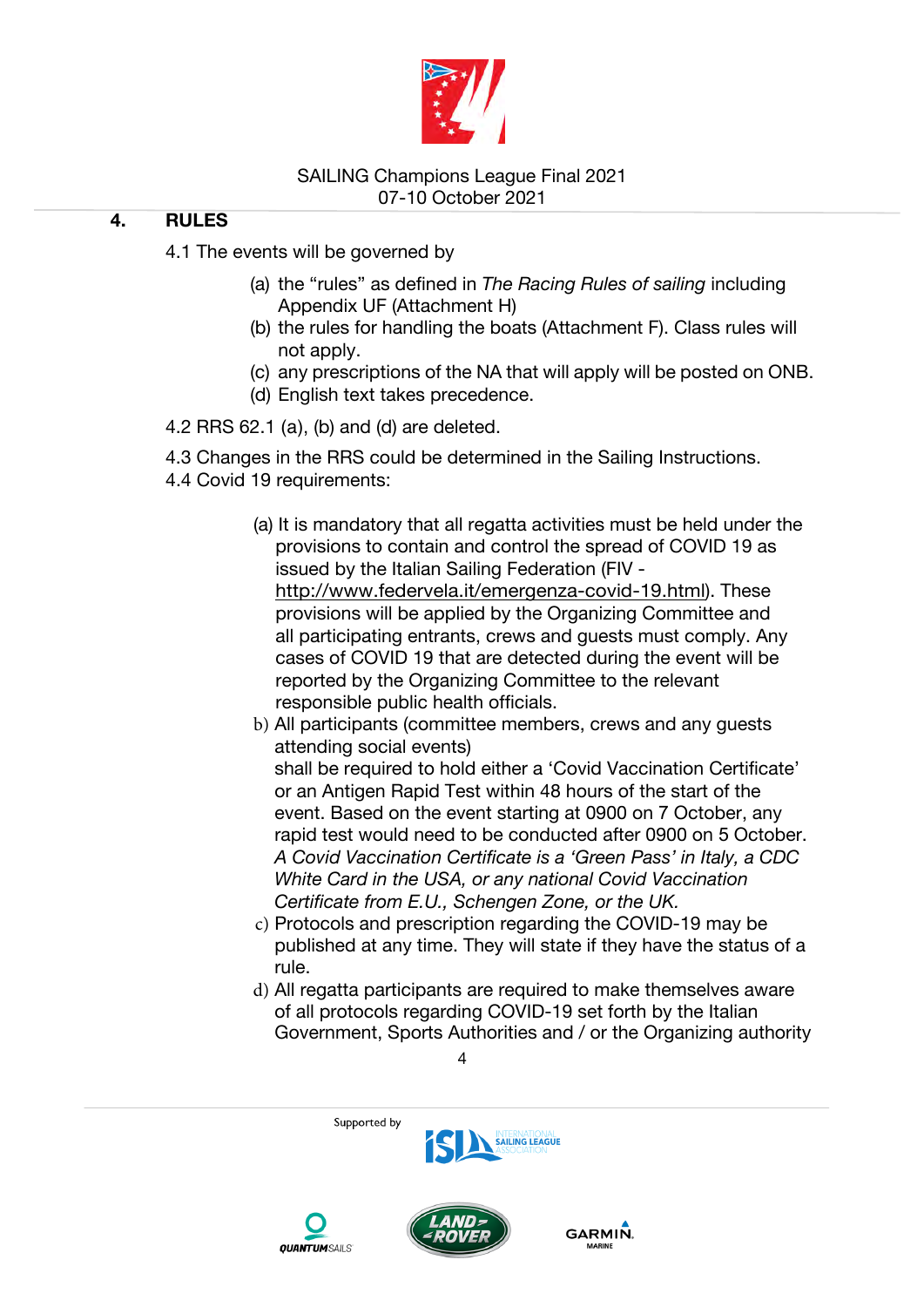

and must comply with those prescriptions at all times during the regatta.

- e) All regatta participants are responsible for understanding and complying with any and all travel restrictions that are relevant to travel to and/or from the regatta. Only for those coming from countries that require exceptions to the self-isolation period, we can provide an official invitation letter stating that the regatta is among those recognized of national interest subject to a provision by the CONI (Italian Olympic Committee) and FIV (Federazione Italiana Vela).
- f) Competitors and support persons shall comply with any reasonable request from an event official. Failure to comply may be misconduct.
- f) Reasonable actions by event officials to implement COVID-19 guidance, protocols, or legislation, even if they later prove to have been unnecessary, are not improper actions or omissions.
- g) The organizing authority may postpone or cancel the event at any time if it considers that this is required by reasons related to COVID-19. The competitors are not entitled to claim any compensation for any expenses they have incurred for their participation or preparation for participation in the event.
- 4.5 No National Prescriptions will apply. All Italian crews shall be FIV members and have a valid medical certificate. Every crew member must be in compliance with its own Sailing Federation National Authority Rules.









**GARMIN**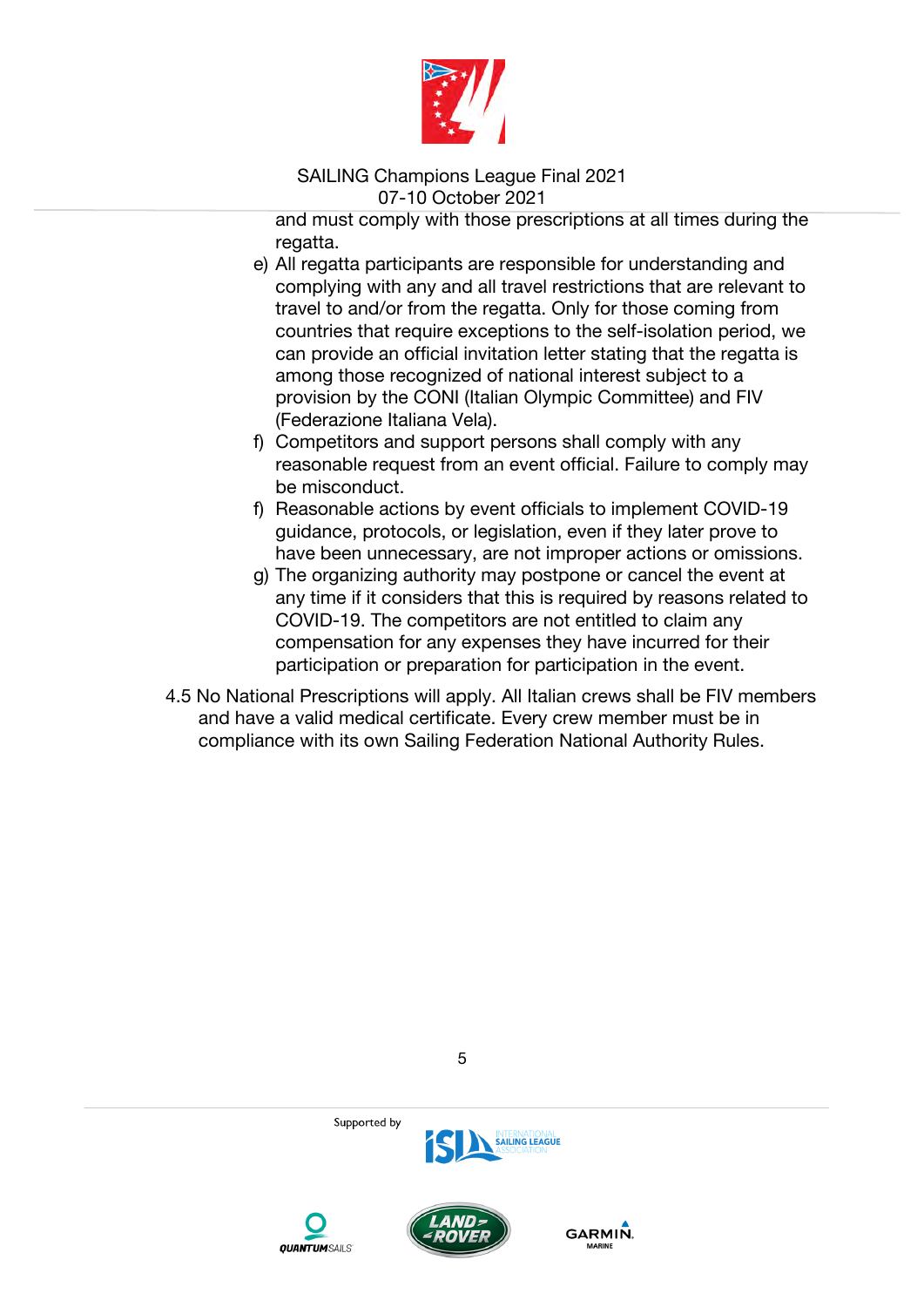

## **5. SAILING INSTRUCTIONS**

The Sailing Instructions will be posted on the SCL website and on the YCCS website before the first day of racing.

## **6. ELIGIBLE CLUBS**

6.1 The top three clubs in the overall scoring from each NSL (member of ISLA) from the previous year are qualified and invited to SCL.

6.2 The SCL Steering Committee can assign wild cards to new NSL and interested clubs who get in touch with the OOA.

6.3 The SCL Steering Committee grants a wild card for each hosting club of a SCL Qualifier.

6.4 The allocation of the teams for the Qualifier and the final will be posted on the SCL website:

www.sailing-championsleague.com

6.5 If a qualified club cancels its participation in SCL, the place can become an additional wild card or the NSL nominates the next best-ranked club.

## **7. REGISTRATION**

7.1 Registration office

SAILING Champions League GmbH Englische Planke 8 20459 Hamburg Germany E-mail: info@sailing-championsleague.com Phone: +49 40 226 316 4-63 Web: www.sailing-championsleague.com

Deadline: The registration deadline is 24<sup>th</sup> of September 2021.

Entry fee: The entry fee for each SCL club for the final is 1,000.00 Euro. Registration procedure: An SCL club has to complete the following steps for registration.



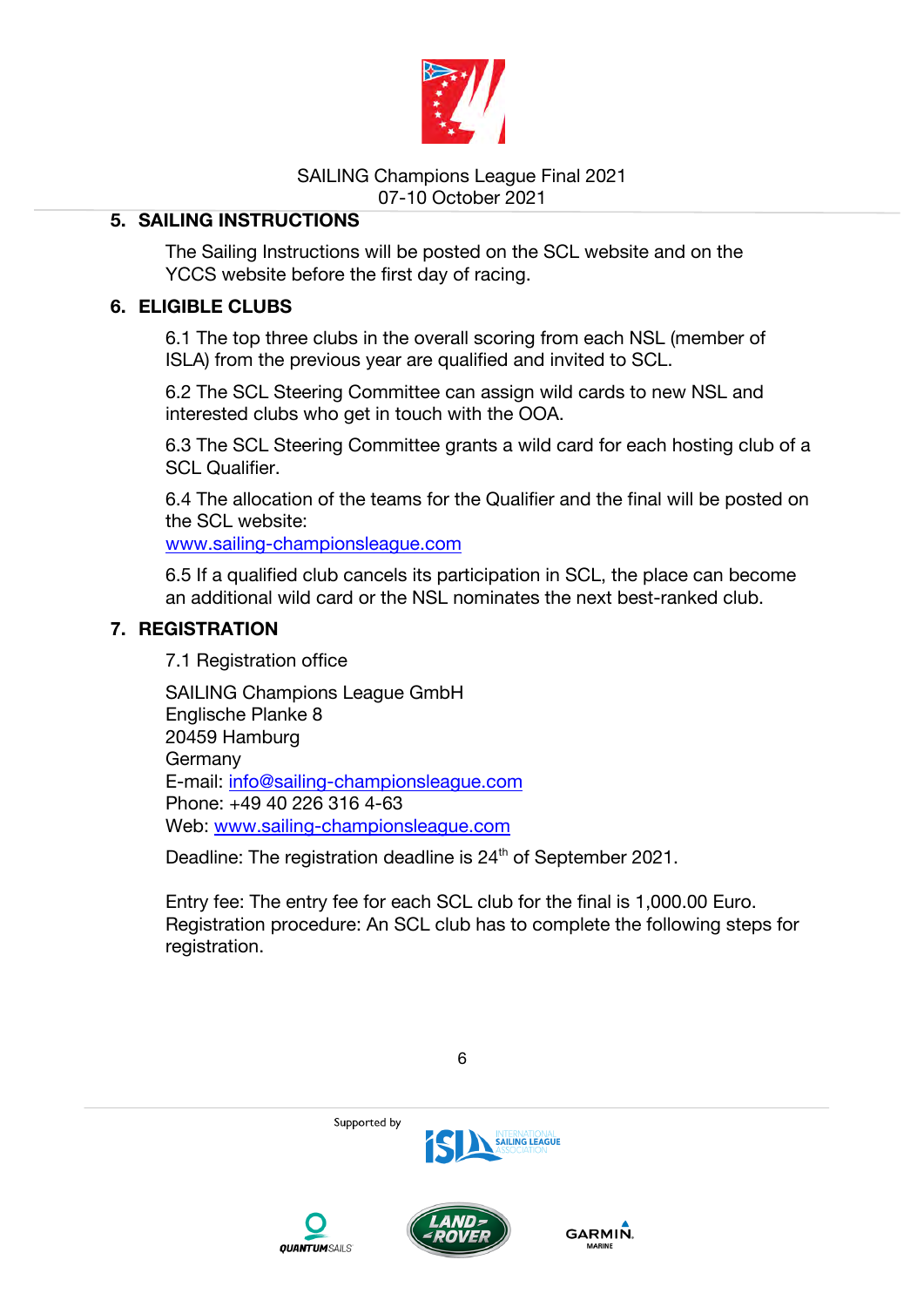

7.1.1. The SCL club sends the entry form (Attachment A) including the crew nomination via e-mail to info@sailing-championsleague.com until 24<sup>th</sup> of September 2021.

7.1.2. The SCL club has to transfer the non-refundable entry fee of 1,000.00 Euro until 24<sup>th</sup> September 2021 to the ISLA bank account:

7.1.3.

Account holder: International Sailing League Association Bank: Deutsche Bank IBAN: DE 43 2007 0024 0208 0455 00 BIC: DEUTDEDBHAM Subject: name of club (no abbreviation), Qualifier/ Final, entry fee

The entry fee will not be refunded if the SCL club does not show up.

7.1.3 Every crew member of a SCL club has to fill in the Sailor's Portrait up to 10 days before the SCL Qualifier takes place on the website: https://forms.gle/yKiBnKYcgfFbTdhN6

7.1.4 A damage deposit of 1,000.00 Euro has to be transferred latest a week before the event to the ISLA bank account (subject: name of club (no abbreviation), Final, deposit). If a SCL club qualifies for the SCL final, the deposit will be kept as a deposit. If a SCL club does not qualify for the SCL final, the remaining deposit will be refunded within 14 days after the event.

7.1.5 Each crew member has to sign the Disclaimer for Liability, Media and Privacy Policy (Attachment C) at the check-in.

7.1.6 If a crew member is under 18 years old when participating in the SCL event, he/she needs to fill in a Declaration of Consent with the signature from her/his parent or the legal guardian and bring it to the check-in. The form can be downloaded from the 'Notice Board' on the SCL website. (Attachment D)

7.1.7. The registration is not effective until the steps 7.1.1. to 7.1.4. have been completed and each NSL has paid its annual ISLA membership fee.

7.1.8 For entries after 24<sup>th</sup> September 2021, a late registration fee of 20% will be added to the entry fee.

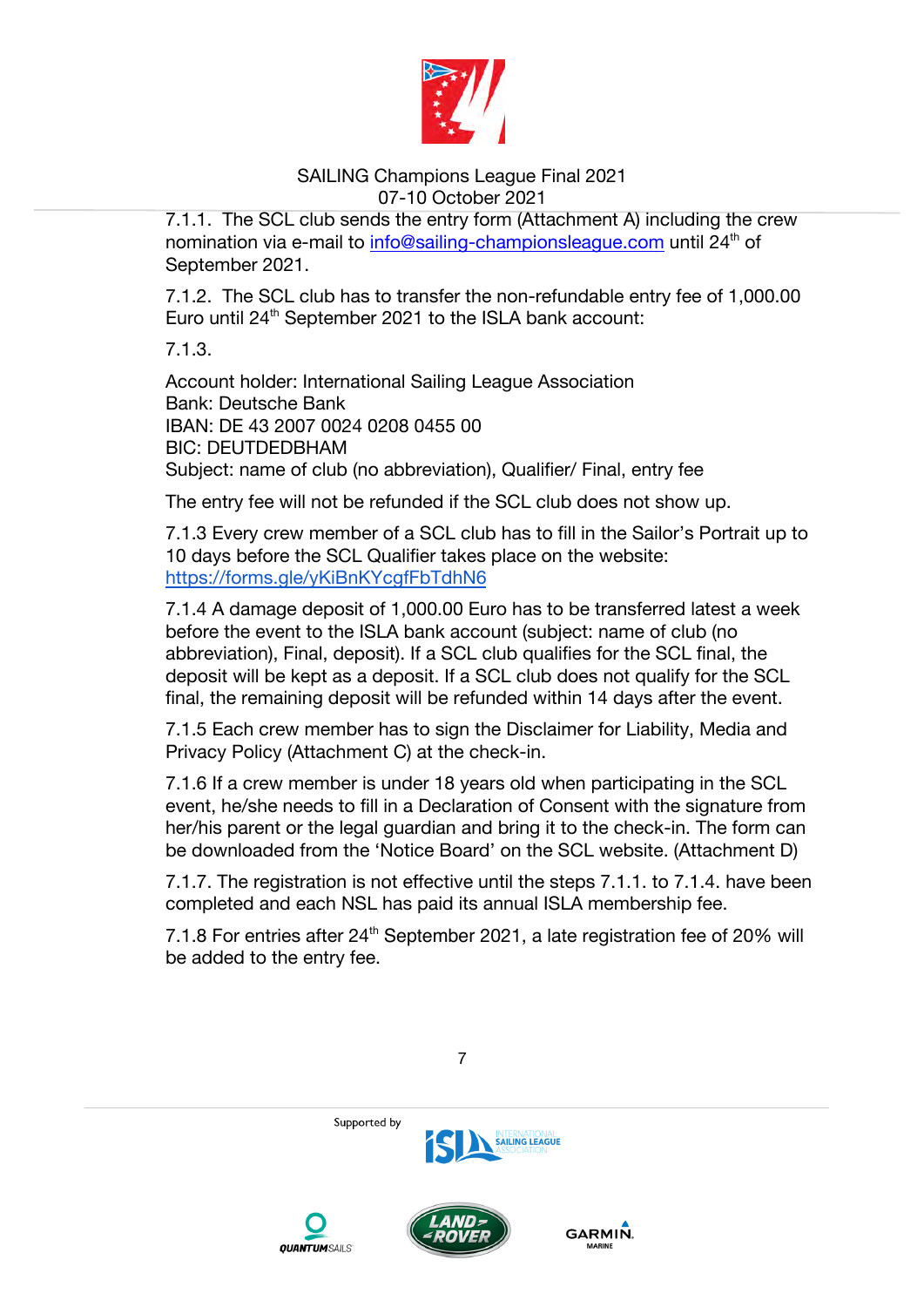

7.1.9 There are 32 slots at the Final available and clubs who have been qualified are invited to register.

# **8. CREW**

8.1 All crew members need to be members of the club they are participating for.

8.2 Crew members must be at least 13 years old for the first race of the event.

8.3 One crew member has to be the designated skipper (person in charge) on the entry form.

8.4 There is no restriction for crew members regarding the World Sailing Sailor Categorization Code.

8.5 The number of crew (including the skipper) shall be four. All registered crew shall sail all races.

8.6 All-female teams or youth teams (sailors born in the years 1999 to 2007) can have a total crew number of five (including the skipper). Latest seven days before the event, the teams must decide if they compete with four or five crew members. The number of crew members cannot be changed within the week before the event and during the event.

8.7 There will be no crew weight limit.

8.8 When a crew member (including the skipper) is unable to continue racing (in case of injury or emergency), the OOA may authorise a substitute, a temporary substitute or other adjustment. The crew has to designate a new skipper.

8.9 Substitution of crew members will only be allowed in reasonable, exceptional cases (e.g. injury or sickness) and after approval of the OA. The new crew member shall be a member of the same club of the replaced crew member.

# **9. INSURANCE**

9.1 All competitors are required to have adequate third-party insurance. 9.2 The OA and the OOA are not responsible for verifying the status or validity of insurance certificates.

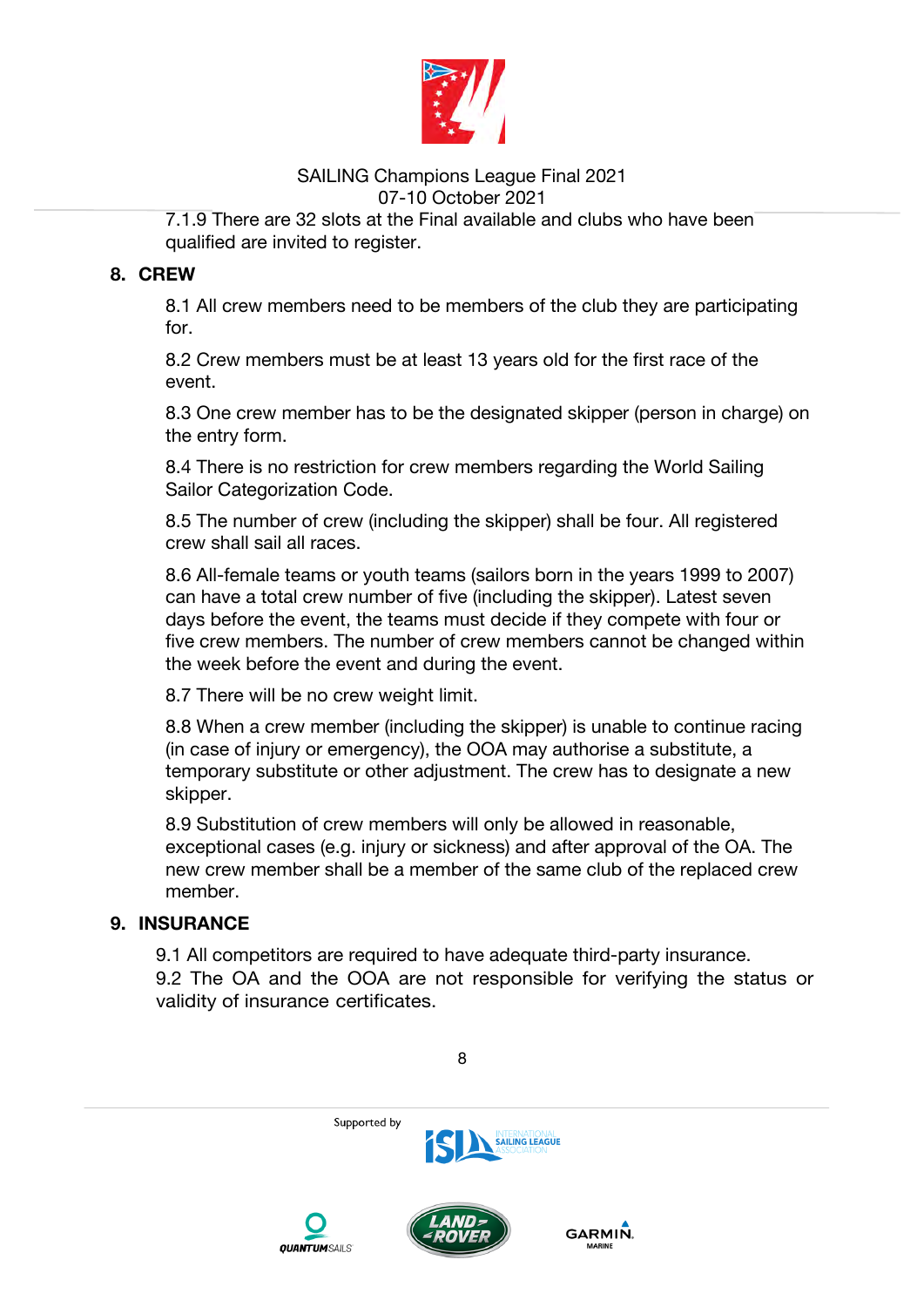

## **10.SECURITY**

10.1 All participants must carry personal flotation devices according to DIN EN 393 or ISO DIN EN ISO 12402-5 when racing except while briefly changing or adjusting clothing or personal equipment. Wet suits and dry suits are not considered as a personal flotation device. This changes RRS 40.1. 10.2 A boat retiring from the race shall immediately inform RC.

## **11. FORMAT**

11.1 The regatta consists of a qualifying series (18 flights planned) and a final series (up to four races). The pairing list for the flights will be published with the Sailing Instructions before the event on the SCL website and on the YCCS website before the first day of racing.

11.2 The qualifying series may end after any race on the last day of racing if three or more flights have been completed.

11.3 Top four teams in qualifying series progress to the final series.

11.4 Race scores of the first four teams in the qualifying series will be carried forward to the final series with points equal to the team's final rank in the qualifying series. The winner in qualifying series shall be granted a bonus of one race win for the final series.





GARMIN.



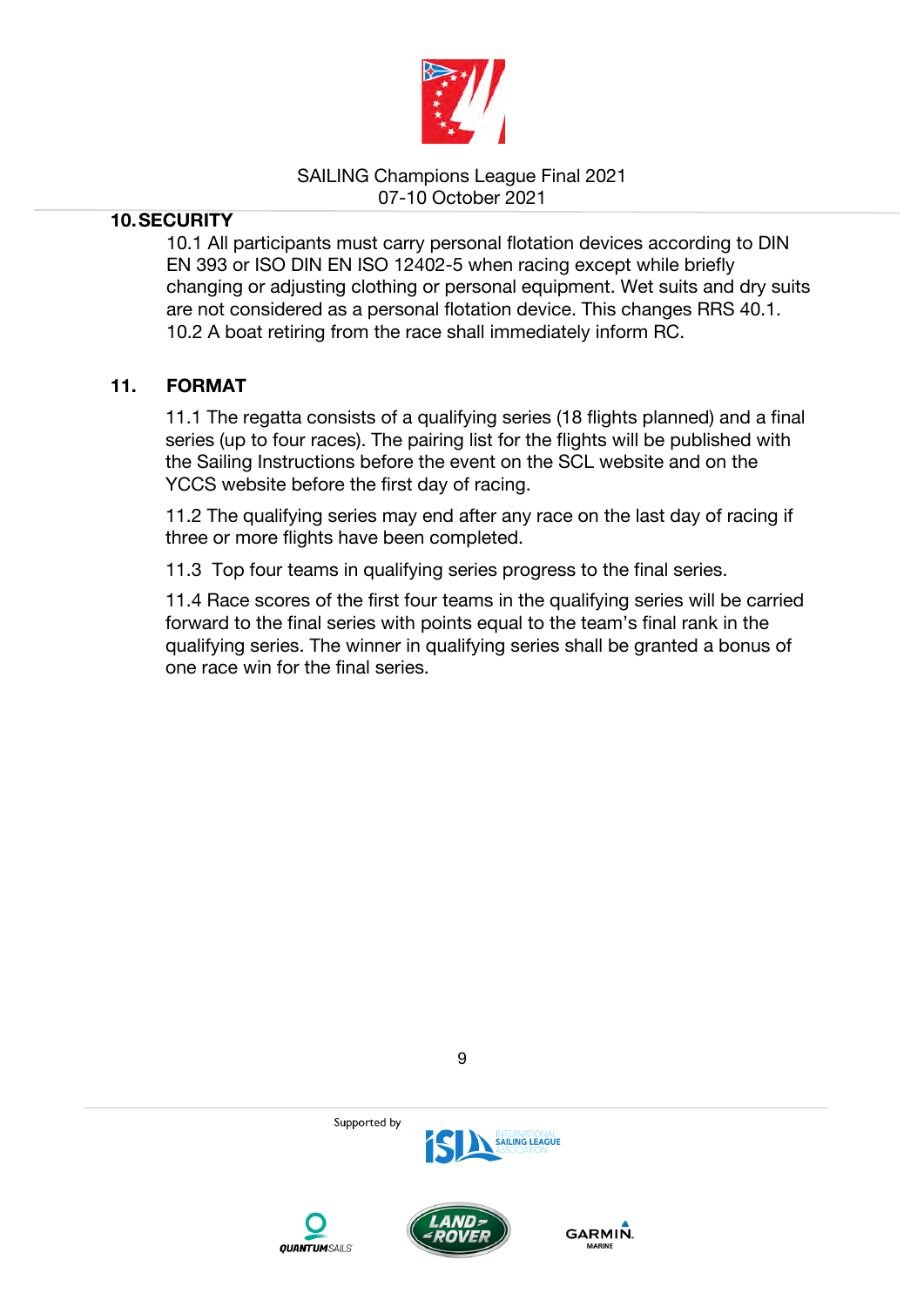

11.5 Final series:

11.5.1 The top four teams will draw for boats at the final series. There will be no boat changes between the races.

11.5.2 The first team to reach a total of two race wins shall be the winner of the regatta and this concludes the event. This means that between one or four races will be sailed in the final series.

11.5.3 The remaining places in the final series shall be calculated using the low point scoring system of RRS Appendix A including qualifying series score according to NOR 11.4. No score will be excluded.

11.5.4 In case no team has two wins when regatta is terminated, the final score of each team, calculated using the low point system of RRS Appendix A, will be the sum of its scores in the final series including qualifying series score in accordance with NoR 11.4. No score will be excluded.

In case of a tie, the team's final rank in the qualifying series breaks the tie. This changes RRS A8.

# **12.BOATS AND SAILS**

12.1 The SCL Qualifier and the Final will be sailed on J/70 type of boats provided by the hosting club or the OOA. The OOA may change the type of boats.

12.2 All sails (mainsail, jib and gennaker) will be provided by the hosting club or the OOA.

# **13. DRAWING OF GROUPS AND BOATS, TECHNICAL DEFECTS**

13.1 The drawing of groups and boats will be done before the event. Order and number of races will result from the pairing list. The pairing list will be published before the event.

13.2 The pairing list may be changed if a club fails to compete or if boats need to be withdrawn due to technical defects.

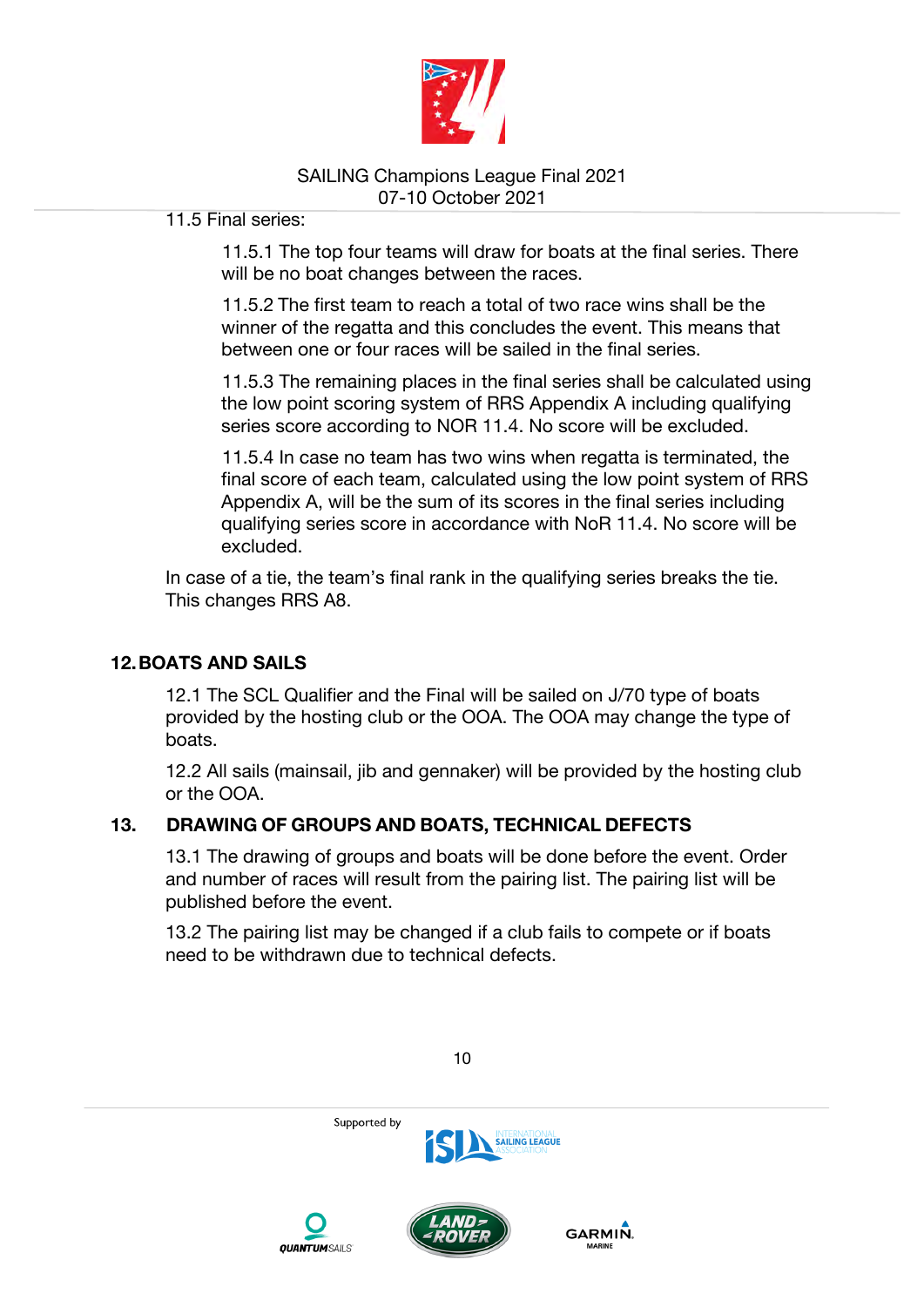

## **14. RACE COURSE**

Attachment E shows the course including the order in which marks are to be passed, and the side on which each mark is to be left. If a gate mark is missing, the remaining mark shall be rounded on the port side.

## **15. CHANGE OF COURSE**

RRS 33 is changed as follows: If flag C is displayed together with a coloured flag and repeated sound signals at the gate, the position of mark 1 has changed. The new mark 1 will be the same colour as the flag (red, yellow or white).

## **16. SHORTENING THE COURSE**

The course will not be shortened.

## **17. START**

17.1 The starting/finishing line will be between the course side of a red starting mark or an orange flag on a service boat and a staff displaying an orange/blue flag on the RC signal boat.

17.2 Rule 26 is changed as follows:

- 3 minutes before the starting signal: Warning signal: displaying a black flag with white number 3
- 2 minutes before the starting signal: Preparatory signal: removing the black flag with white number 3 and displaying a grey flag with white number 2
- 1 minute before the starting signal: One-minute signal: removing the grey flag with white number 2 and displaying white flag with black number 1
- Starting signal: removing the white flag with white number 1





Supported by



**SAILING LEAGUE**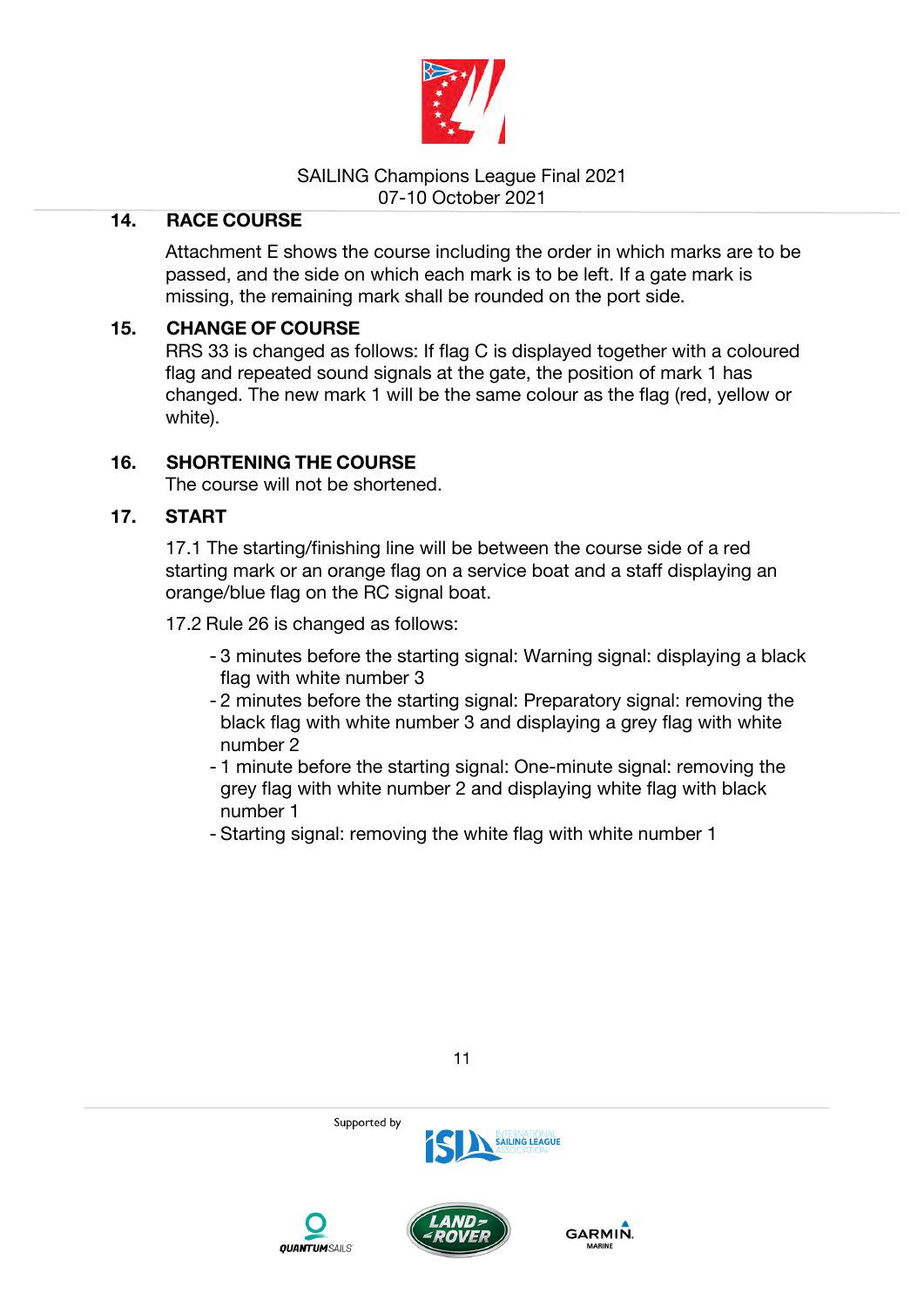

17.3 The visual signals will be accompanied by a sound signal. Times will be taken from the visual signals. The absence of sound signals shall be disregarded.

17.4 Boats shall not start later than 3 minutes after their starting signal. They shall be scored DNS without a hearing. This changes RRS A5.1 and A5.2.

17.5 No later than the "one-minute signal", RC shall signal the colour of mark 1 by displaying a flag of the same colour.

## **18. TARGET TIMES AND TIME LIMITS**

18.1 Target time is 12 to 15 minutes.

18.2 Time limit for the first boat is 20 minutes.

18.3 Boats failing to finish within 5 minutes after the first boat has sailed the course and finished will be scored DNF without a hearing. This changes RRS 35, A5.1 and A5.2.

## **19. PENALTY SYSTEM, PROTESTS AND REQUESTS FOR REDRESS**

19.1 All races will be umpired as described in Attachment H. There will be an IJ appointed for the event according to RRS 91(b).

19.2 Breaches of NoR 8.9 and 10 will not be grounds for protest by a boat: NoR 8.9 and 10. This changes RRS 60.1(a).



12







Supported by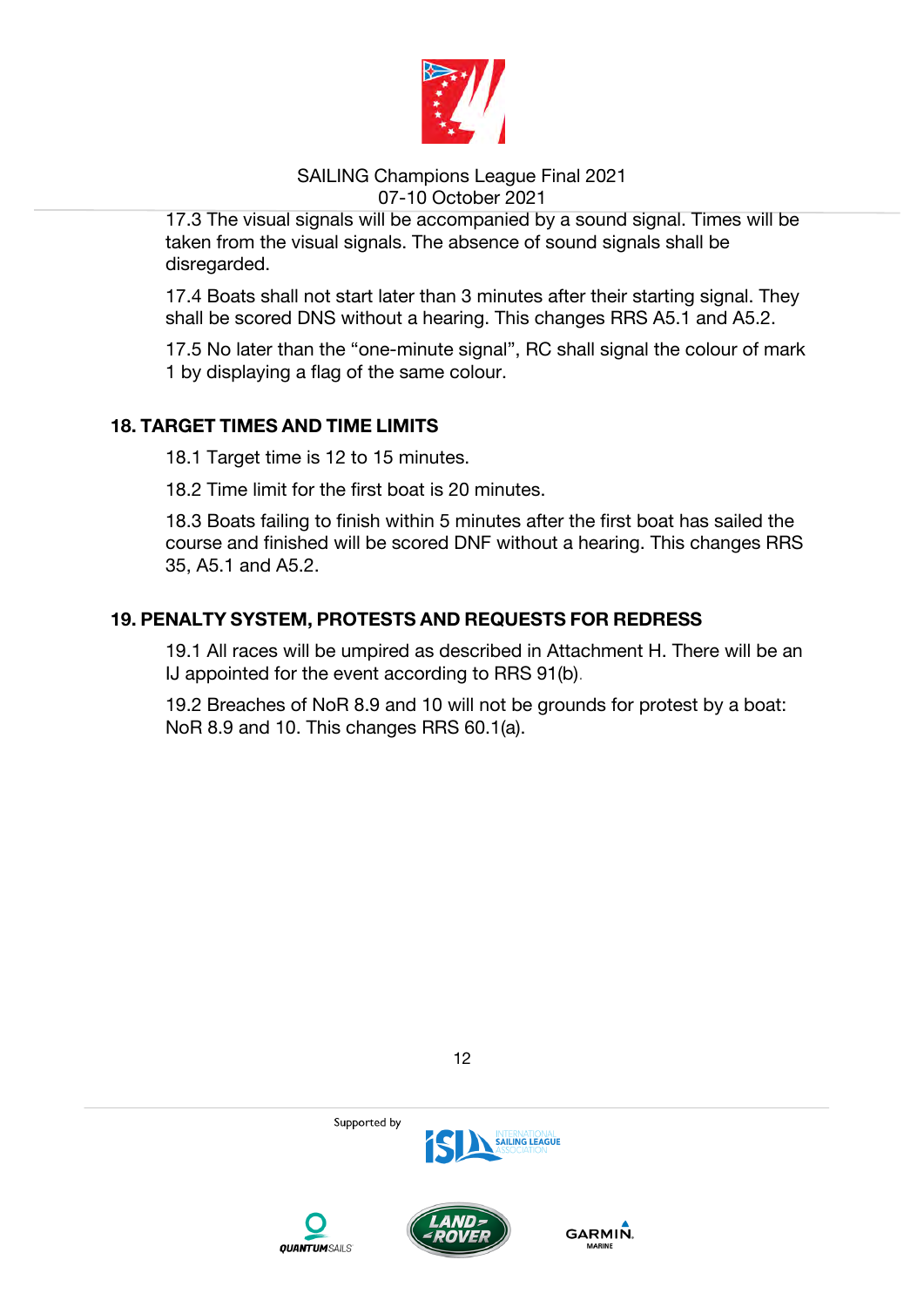

## **20. SCORING**

20.1 Three races of each SCL club are required to be completed to constitute an official SAILING Champions League Final event.

20.2 When fewer than three races per SCL club have been completed, all missing races will be scored with average points, according to RRS A9(b).

20.3 The total score of each SCL club is the amount of its individual scores according to the low point system of the RRS without eliminating the worst score.

20.4 DNC, DNS, OCS, DNF, RET, DSQ, etc. all score one point more than the number of boats starting in that race. This changes RRS A5.2.

20.5 If at the end of the Final event, some of the SCL clubs have sailed an uneven number of races, due to incomplete flights, the SCL club missing a race will be scored according to RRS A9(a).

20.6 If a SCL club is unable to start a race because the organizer cannot supply a boat for racing, the SCL club will get an average score for this race, according to RRS A9 (b). (the average will be calculated based on the races that were sailed before the race mentioned).

20.7 In case of uneven pairings in the pairing list, races with fewer boats will be scored with average points in the overall ranking.

20.8 For tied boats with the same points score, ties will be broken applying RRS A8. If a tie cannot be broken, the score from the last race in which the concerned SCL clubs competed in the same race will break the tie.

20.9 The failure to attach the flag at the stern before racing leads to a penalty (one additional point to the score of the race) in this race without a hearing. This changes RRS 63.1.

## **21. PRIZES**

The top three SCL clubs will be awarded with a prize. There can be additional prizes presented by the hosting club.

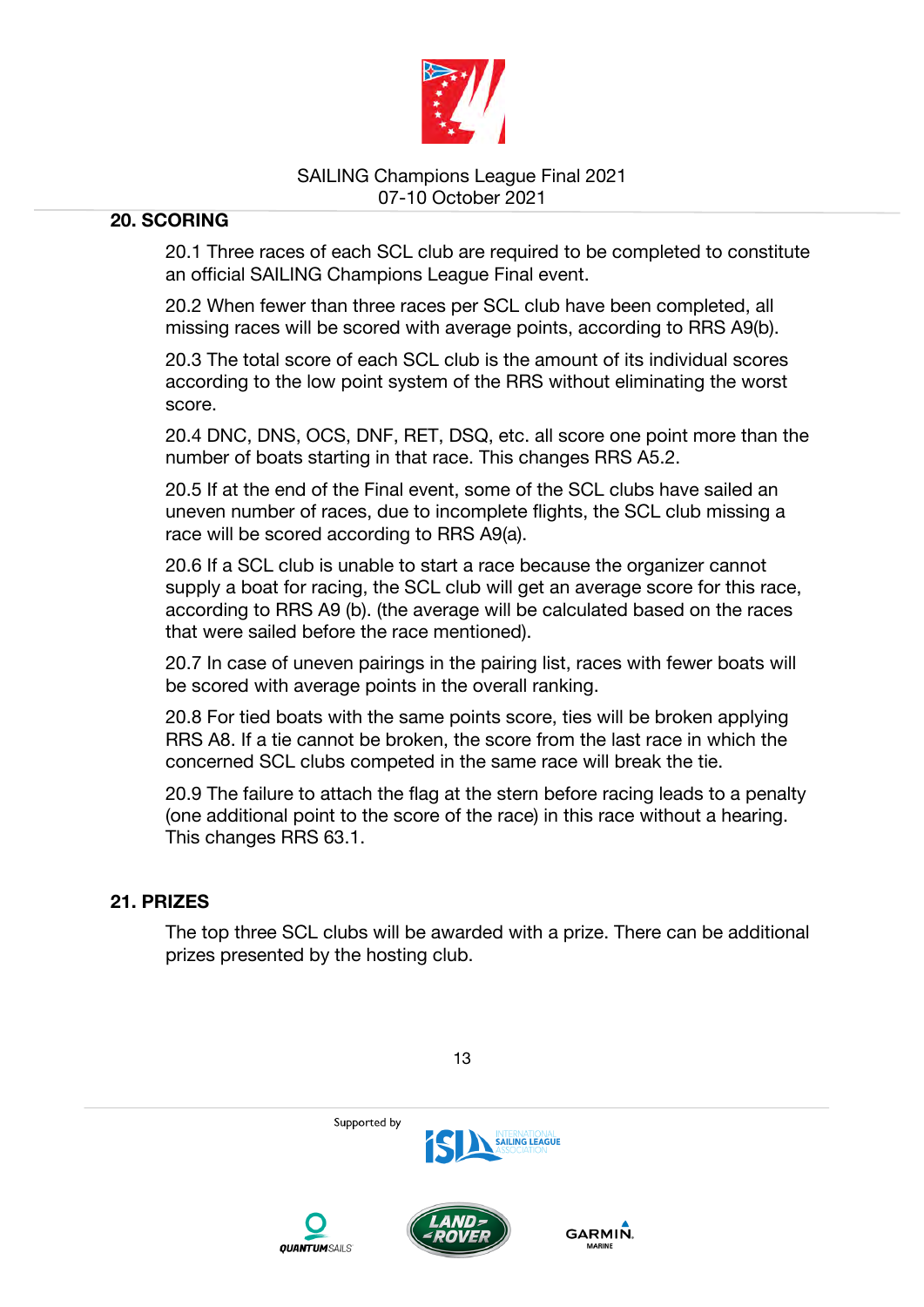

# **22. QUALIFICATION FOR THE SAILING CHAMPIONS LEAGUE FINAL 2021**

If 32 teams participate in the Qualifier, the top fifteen SCL clubs are qualified for the SCL Final.

## **23. ADVERTISING**

23.1 Advertising displayed on the boats by the competitors is limited to the flag at the stern and must comply with Attachment C.

23.2 Each boat will be required to display advertising as supplied by the OA.

23.3 Each boat will be required to display advertising as supplied by the OOA. While afloat, crew members, including the skipper, will be required to wear bibs with their club burgee provided by the OOA except briefly while changing or adjusting clothing or personal equipment.

23.4 For individual sponsoring, each crew has the part on their battle flags for advertising, as shown in Attachment B. The battle flag is provided by the OOA. The flags of the SCL Season 2020 could be recycled by request. SCL clubs need to send the club burgees and sponsor logos in high-resolution via e-mail to info@sailing-championsleague.com until the 20<sup>th</sup> of September 2021. The costs for the battle flag are covered within the entry fee. The battle flag is produced exclusively by the SCL GmbH.

23.5 Boats shall not be permitted the right to protest for breaches of any rules regarding advertising. This changes RRS 60.1.



14





**GARMIN**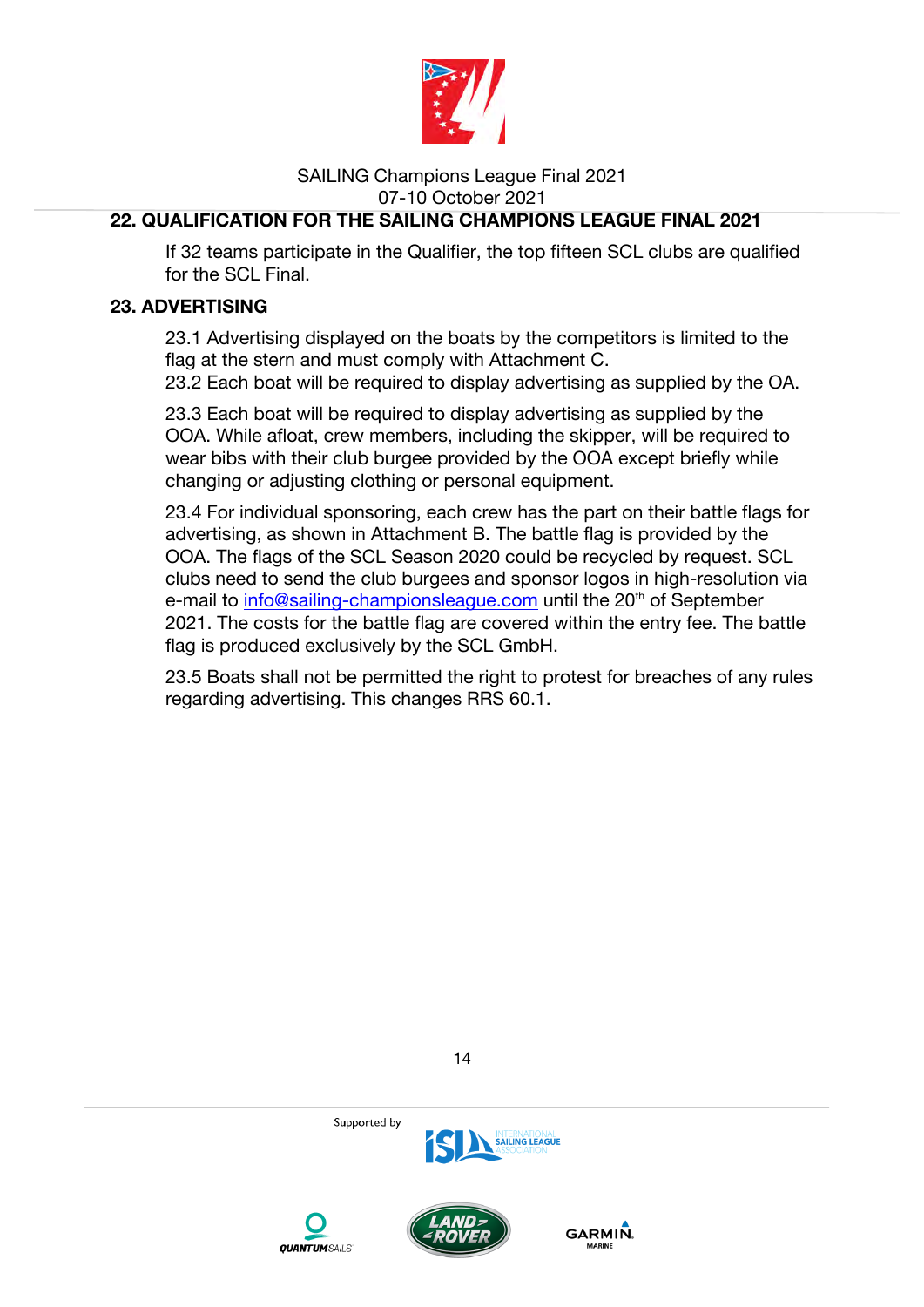

## **24. MEDIA, IMAGES and SOUND**

24.1 SCL clubs may be required to carry cameras (or dummies), sound equipment, microphones, television personnel and positioning equipment while racing as specified and supplied by the OOA or OA.

24.2 Competitors may be required to be available for interviews.

24.3 Registered skippers shall wear communication equipment supplied by the OOA/OA that allows the RC to communicate with the competitor whilst racing.

24.4 Competitors shall not interfere with the normal working of the OA/OOA supplied media equipment.

24.5 Except in an emergency or when using equipment provided by the OA/OOA, a SCL club that is racing shall not make voice or data transmissions and shall not receive voice or data communication that is not available to all boats. Navigation aids are not permitted. Watches without navigational functions are allowed.

24.6 By participating in the event, competitors automatically grant to SAILING Champions League GmbH, International Sailing League Association, Konzeptwerft Holding GmbH (marketing agency of SAILING Champions League GmbH), hosting club, event sponsors and partners, other media, the photographers and videographers the right in perpetuity to make, use and show, from time to time at their discretion, any photos and motion pictures and live, taped or filmed television and other reproductions of the sailor before, during and after the SAILING Champions League without compensation.

The granting of exploitation rights also applies to the area of all current and future technical media and facilities including multimedia applications (Internet, online services, etc.), live streaming (transmission at the time of recording), print media and other printed matter such as photo books, calendars, flyers or similar for the marketing of the SAILING Champions League. The exploitation of the rights can also be carried out as part of a group marketing. This consent may be revoked at any time in writing with future effect. The revocation has to take place at the SAILING Champions

Supported by **SAILING LEAGUE GARMIN OUANTUMSAILS**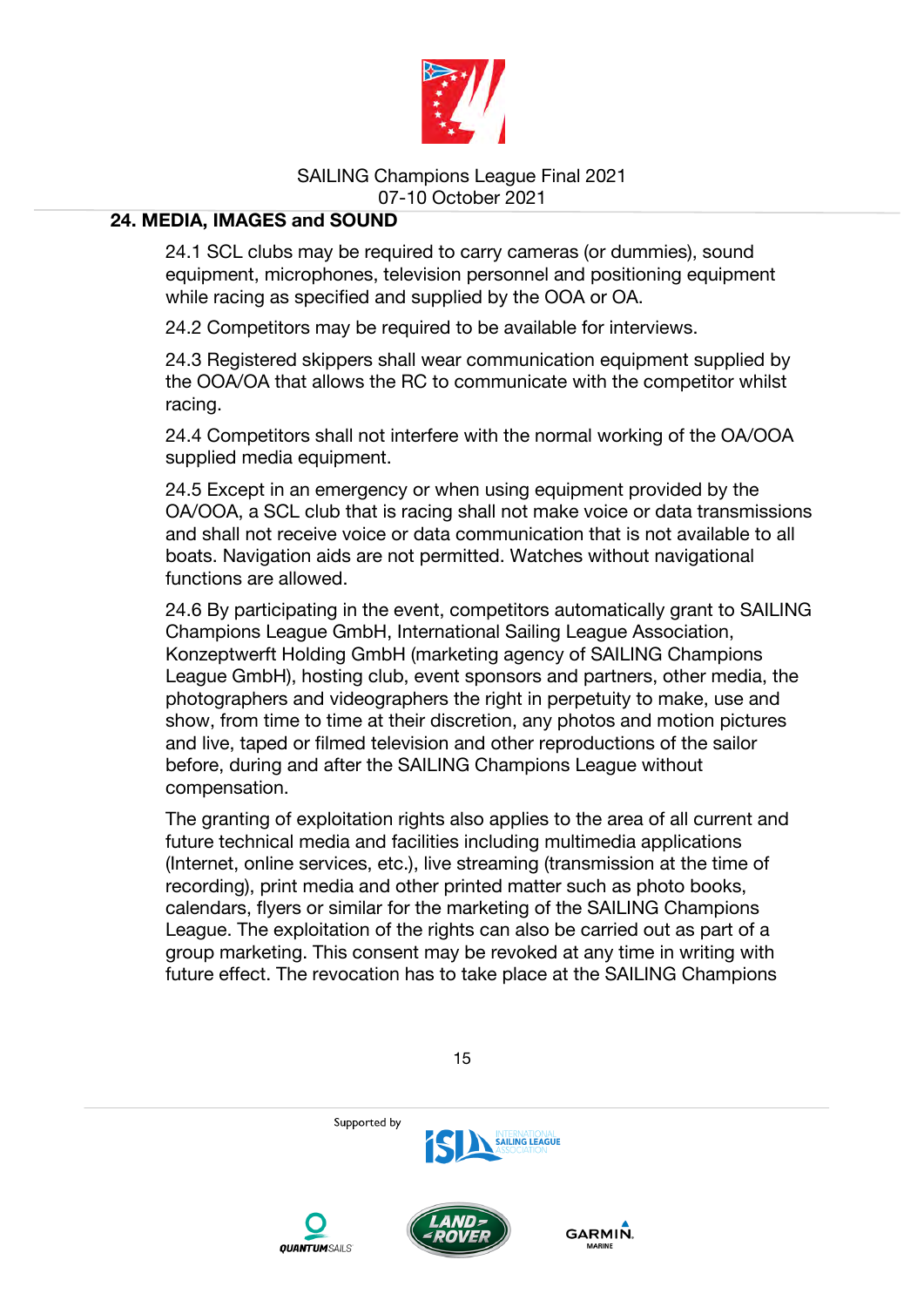

 League, Englische Planke 8, 20459 Hamburg, Germany. The image and video material is then removed from the corresponding online platforms. Artwork in print editions, as described above, will be removed in new editions, but old editions may still be used. The proceeds from these publicity and advertising activities are the sole responsibility of the operating club or the SAILING Champions League and the Konzeptwerft Holding GmbH in accordance with the contract of execution between these two parties, unless otherwise expressly stipulated in this invitation to tender.









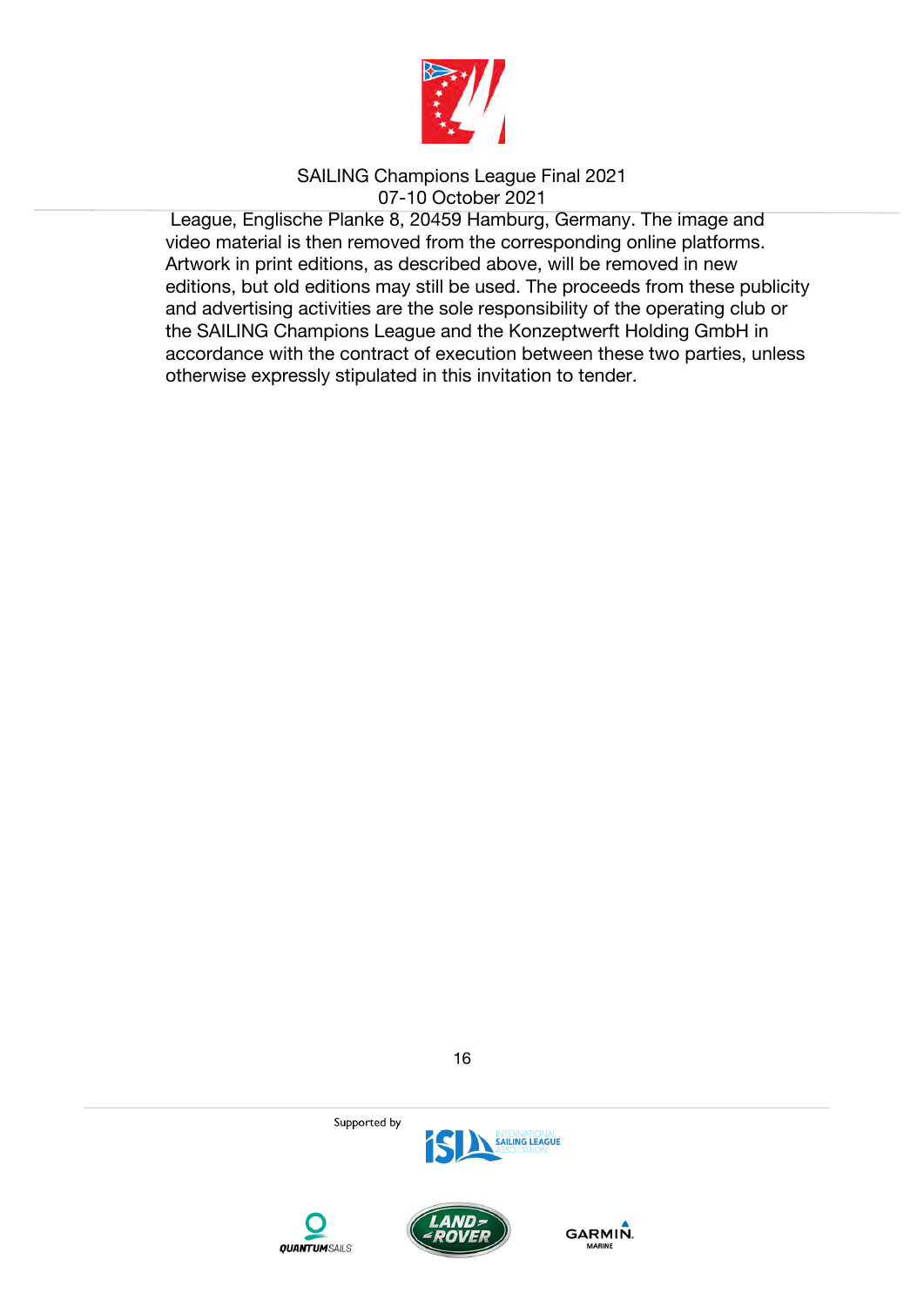

## **25. SUPPORT AND MEDIA BOATS**

25.1 All support boats including media boats not provided by the OOA/OA shall be registered with the OOA and OA and will be required to comply with local legislation. The OOA may refuse registrations and accept late registrations at their sole discretion.

25.2 Support boats shall be insured with a valid and for the racing area suitable third-party liability insurance with a minimum cover of 1,500,000.00 Euro per incident or the equivalent.

25.3 Support boats shall clearly display the SCL club's burgee for identification.

25.4 Only media boats with an official SCL "Press" flag and an accreditation by the OA and OOA are allowed on the race course.

25.5 The OOA will not provide berthing for support or media boats. Berthing reservations have to be placed directly with the Marina Harbour Master at the following: To reserve moorings for tenders/support boats, submit your mooring requirement to e.pileri@marinadiportocervo.com c/c info@marinadiportocervo.com / secretariat@yccs.it. For further information about the marina services and the price list please visit the Marina Porto Cervo website: *www.marinadiportocervo.it*.

## **26. DISCLAIMER AND PRIVACY POLICY**

All those taking any part in the event do so at their own risk. The OOA, its associates and appointees accept no responsibility for any loss, damage, injury or inconvenience incurred, howsoever caused. Competitors are acquainted with World Sailing Part 1 Fundamental Rule 3: "A boat is solely responsible for deciding whether or not to start or to continue racing".

The responsibility for the decision of the person in charge to participate in a race or to continue with it is solely with him/her, to that extent he/she also takes the responsibility for his/her crew. The helmsman/helmswoman is responsible for the qualification and the correct nautical conduct of his/her crew as well as for the suitability and the transport-safe condition of the registered boat.

In cases of Force Majeure or on grounds of administrative orders or for safety reasons the organizer (SAILING Champions League GmbH in conjunction

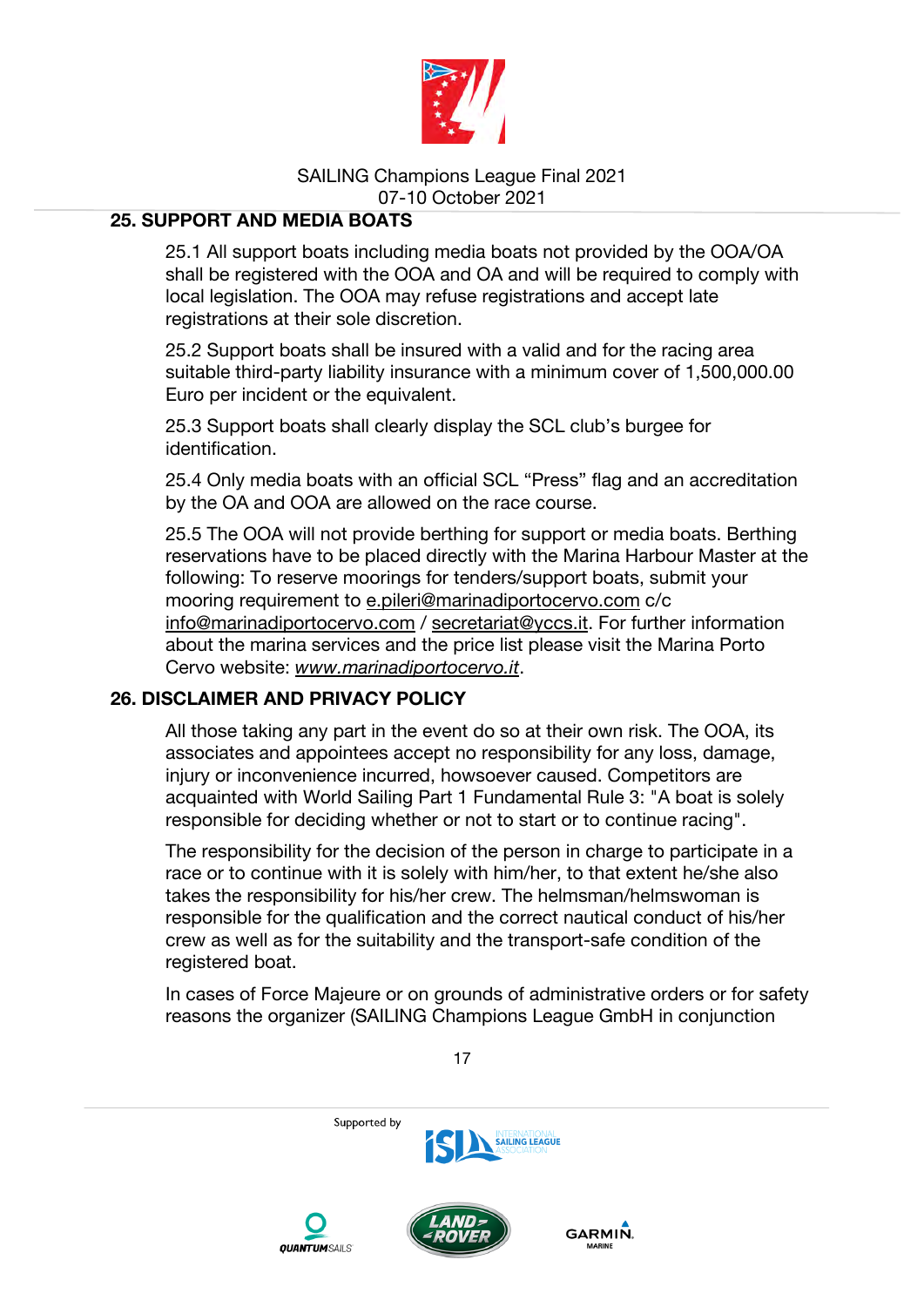

 with Konzeptwerft and the hosting club) is entitled to make changes in the realisation of the event or to cancel the event. In these cases there does not exist any liability for compensation of the organizer to the participant. In case of a violation of obligations that do not constitute primary respectively material contractual duties (cardinal obligations), the liability of the organizer, no matter because of which cause in law, for material and property damages of all kinds and their consequences that arise to the participant during or in connection with the participation in the event resulting from a conduct of the organizer, his representatives, servants or agents, is restricted to damages that were caused wilfully or grossly negligent. When a violation of cardinal obligations occurs, in cases of simple negligence the liability of the organizer is limited to foreseeable, typically occurring damages. To the extent that the liability for damages of the organizer is excluded or restricted, the participant also relieves the staff – employees and representatives, agents, servants, sponsors and individuals who provide or drive salvage, safety or rescue vessels or assist with their use – from the individual liability for damages, as well as also all other individuals who were instructed to act in connection with the realisation of the event. The effective racing rules of World Sailing, Attachment B, the sailing instructions as well as the regulations of the Notice of Race are to be complied with and are expressly recognized. The German law shall prevail.

The SAILING Champions League GmbH (data controller) in conjunction with Konzeptwerft Holding GmbH, Englische Panke 8, 20459 Hamburg, Germany herewith would like to explain to you, what personal information we collect about you with your entry and participation in the SAILING Champions League.

All data regarding participating athletes and their boats will be utilized and archived by us for the purpose of the sporting event. Personal information contains the participant's real name, date of birth, home club. In particular, results, calculatory and visual analyses, position monitoring and race analyses will be published with reference to the competitor's name and the SCL club's name. In order to achieve this, your data will be transferred to our service providers such as i.e. SAP SE and to such governing bodies like i.e. World Sailing, EUROSAF. It cannot be ruled out that your data will be processed outside of the EU. Our service providers and governing bodies have been or will be committed by us, to exclusively use your data for the

18



**OUANTUMSAILS**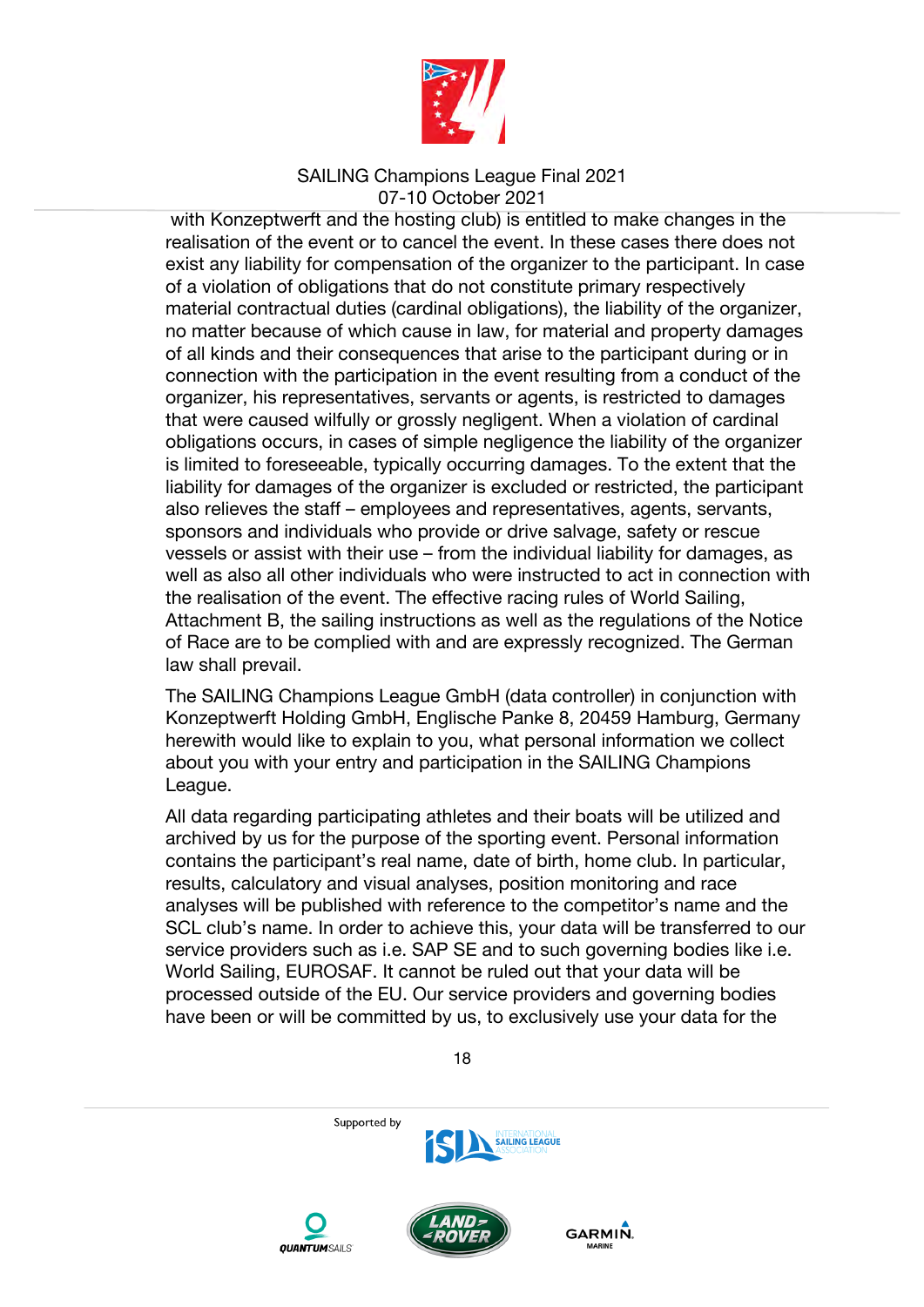

event and its preparation and post-processing, including ranking lists and global multi event scorecards. A commercial use of your data is prohibited. By entering in the SAILING Champions League competitors agree to receive event information from the hosting clubs. The use of your data is governed by German law, particularly by the General Data Protection Regulation. Details can be found in our data protection declaration on the homepage under: sailing-championsleague.com

## **27. INVITATIONS**

Entries will only be accepted from invited clubs. Requests for invitations shall be send to the OOA: info@sailing-championsleague.com

# **ADDITIONAL INFORMATION FOR THE EVENT**

Italy, Final:

• Each non-European crew member needs a valid visa to enter Italy. You will find more information under: https://www.esteri.it/mae/en/ministero/normativaonline/decretoiorestoacasa-domande-frequenti/focus-cittadini-italiani-in-rientro-dall-esteroe-cittadini-stranieri-in-italia.html

Berthing for support and media boats can be requested under: To reserve moorings for tenders/support boats, submit your mooring requirement to e.pileri@marinadiportocervo.com c/c info@marinadiportocervo.com / secretariat@yccs.it. For further information about the marina services and the price list please visit the Marina Porto Cervo web site: *www.marinadiportocervo.it*.

- Accommodation: https://www.yccs.it/resarea/files/regate/info/Services\_and\_Information\_20204 .pdf
- Courtesy Car Service by Jaguar Land Rover: Jaguar Land Rover will provide a transfer service exclusively for crew from 04 to 11 October / from 09.00 to 22.00.

In order to ensure the better possible service please send your transfer request completed with all the details, to account@prbrothers.it copying

19







GARMIN.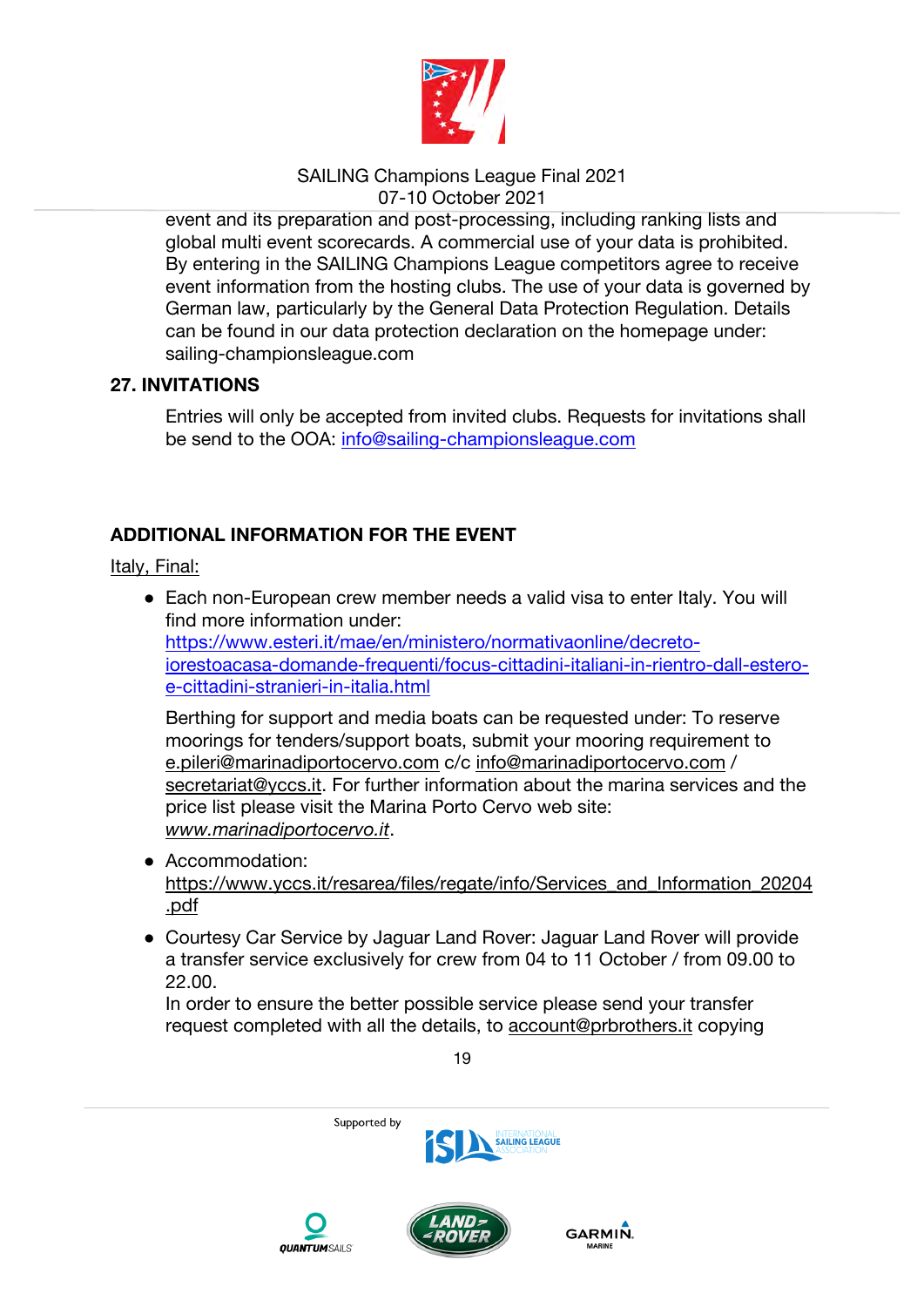

adm@prbrothers.it possibly 8 hours before the service and not later than 19.30.

Please be aware that the anti Covid measures do not allow to transfer more than two persons in each car or if more than 2 only if cohabiting. The service is on the first come first served basis.

**Attachments: Attachment A:** Entry Form **Attachment B: Battle flag/Advertisement Attachment C:** Disclaimer of Liability, Media Rights and Privacy Policy **Attachment D: Declaration of consent Attachment E:** Course **Attachment F:** Rules for handling the boats **Attachment G:** Damage Report **Attachment H: Umpired Fleet Racing Rules Attachment I:** Anti Covid Self Certification **Attachment J: Anti Covid Declaration Attachment K:** Calendar of Sports and Social Events







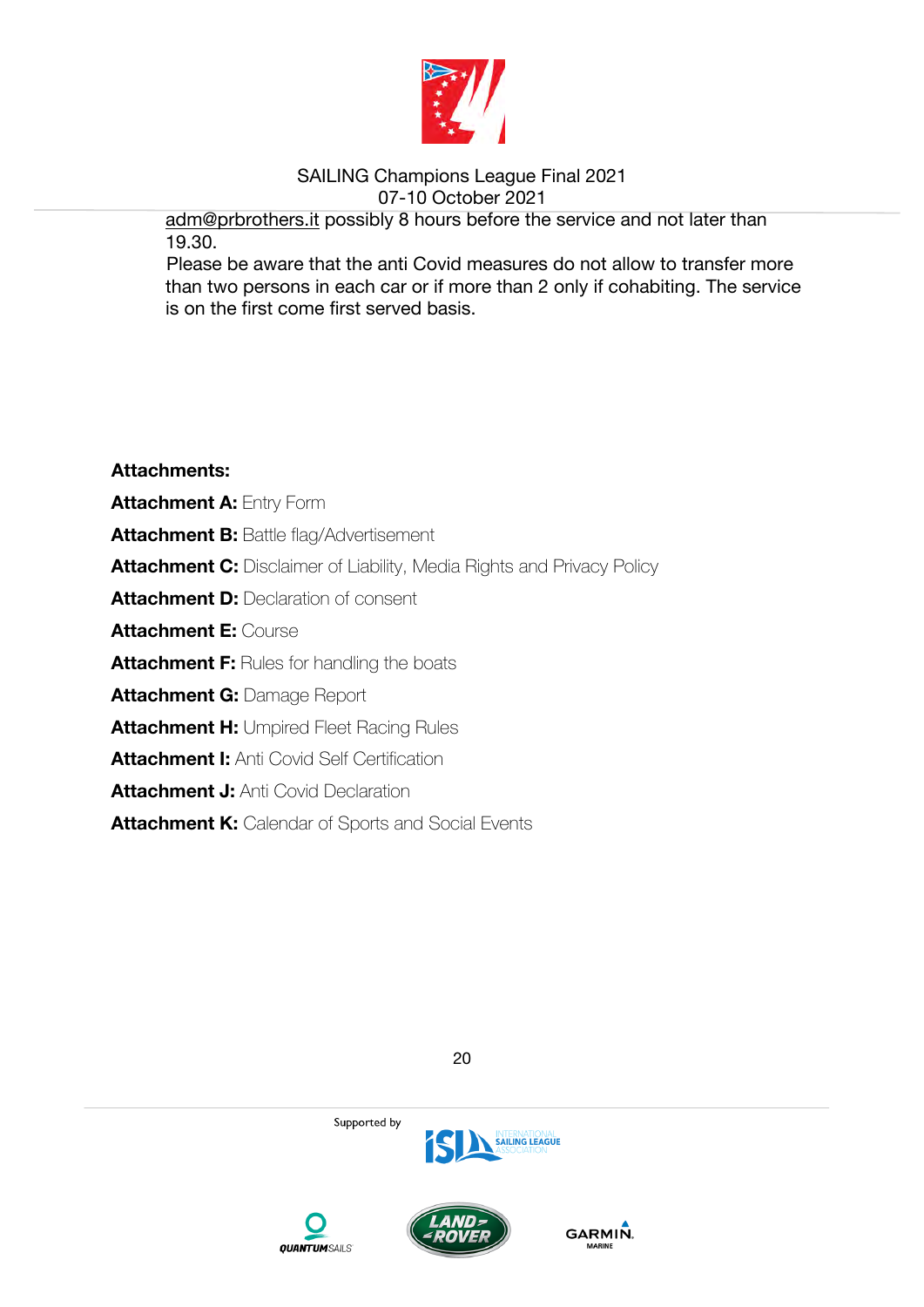

#### **Attachment A: Entry Form**

#### Please send the entry form via email to: info@sailing-championsleague.com

#### Please fill in the entry form readable. Thank you!

| Club name                               |                         |                        |                   | Abbreviation |
|-----------------------------------------|-------------------------|------------------------|-------------------|--------------|
| Entering for:                           |                         |                        | Final Porto Cervo |              |
| Name of Club president                  |                         |                        |                   |              |
| Email of Club president                 |                         |                        |                   |              |
|                                         | Street                  |                        |                   |              |
| Club address                            | ZIP code, city, country |                        |                   |              |
|                                         | Phone                   |                        | E-mail            |              |
|                                         | Name                    |                        |                   |              |
| Contact team manager                    | E-mail                  |                        |                   |              |
|                                         | Mobile                  |                        |                   |              |
|                                         | Name                    |                        |                   |              |
| Contact media manager                   | E-mail                  |                        |                   |              |
|                                         | Mobile                  |                        |                   |              |
| Helmsman/Helmswoman                     |                         |                        |                   | Skipper      |
| Crew 1                                  |                         |                        |                   |              |
| Crew 2                                  |                         |                        |                   |              |
| Crew 3                                  |                         |                        |                   |              |
| Crew 4 (only all-female or youth crews) |                         |                        |                   |              |
| Date                                    |                         | Date                   |                   |              |
| Signature club president                |                         | Signature team manager |                   |              |



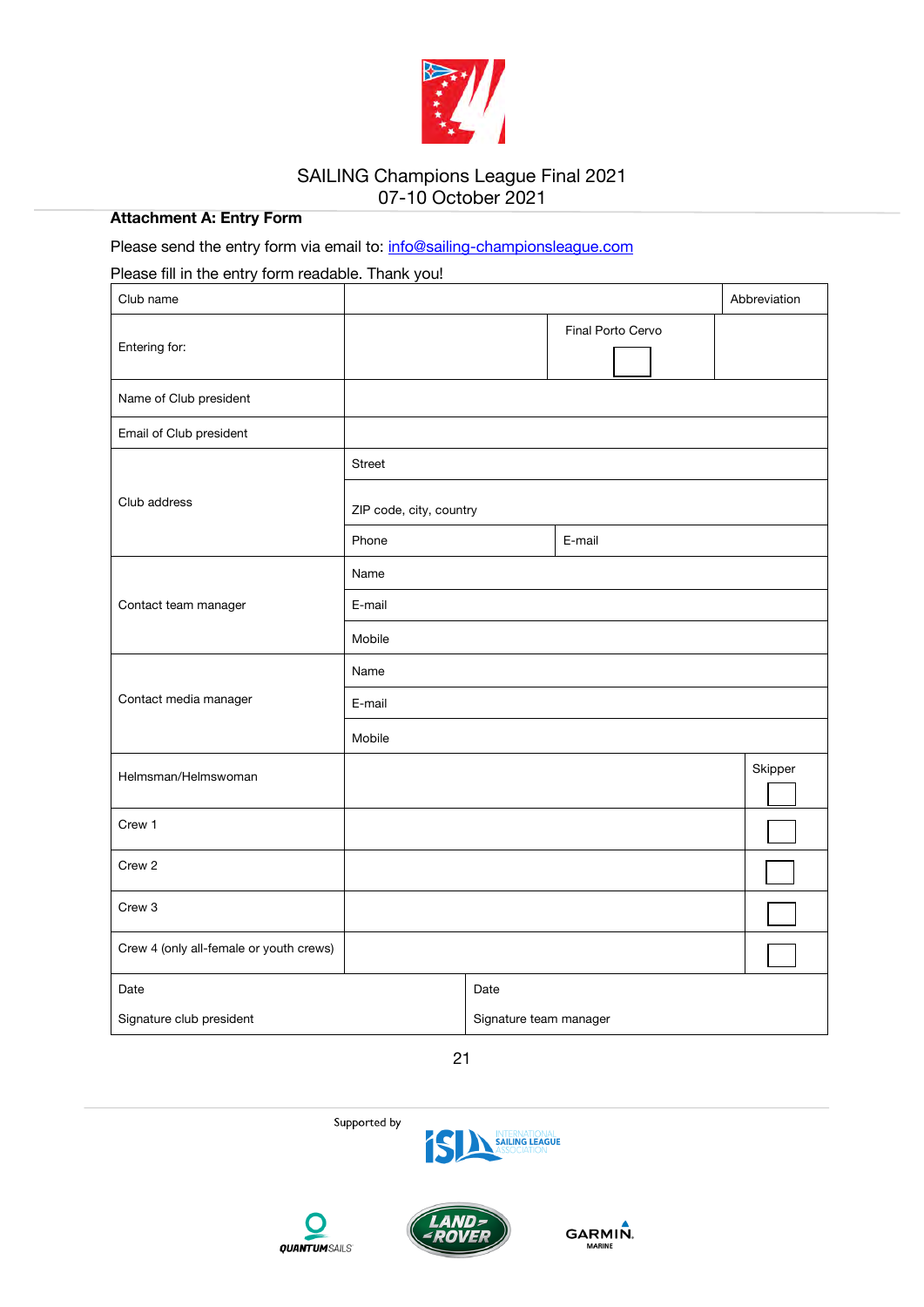

# **Attachment B: Battle Flag**

The picture shows an example of the battle flag.



22





Supported by



**GARMIN.**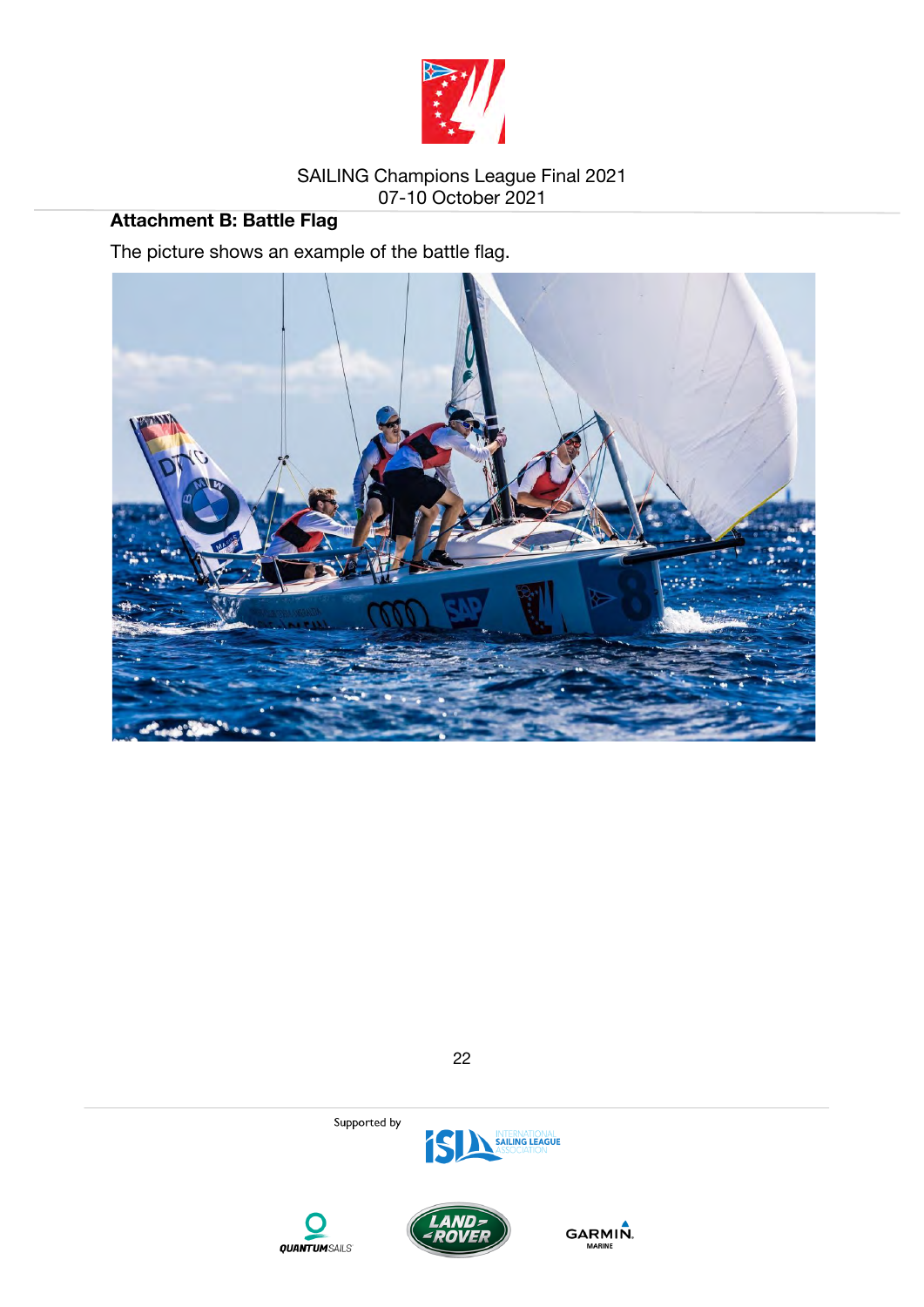

# SAILING Champions League Final 2021 07-10 October 2021 **Attachment C: Disclaimer of Liability, Media Rights and Privacy Policy Disclaimer of Liability and Media Rights**

## **SAILING Champions League Season 2021**

All those taking any part in the event do so at their own risk. The OOA, OA, its associates and appointees accept no responsibility for any loss, damage, injury or inconvenience incurred, howsoever caused. Competitors are acquainted with World Sailing Part 1 Fundamental Rule 3: "A boat is solely responsible for deciding whether or not to start or to continue racing".

The responsibility for the decision of the person in charge to participate in a race or to continue with it is solely with him/her, to that extent he/she also takes the responsibility for his/her crew. The helmsman/helmswoman is responsible for the qualification and the correct nautical conduct of his/her crew as well as for the suitability and the transport-safe condition of the registered boat.

In cases of Force Majeure or on grounds of administrative orders or for safety reasons the organizer (SAILING Champions League GmbH in conjunction with Konzeptwerft and the hosting club) is entitled to make changes in the realization of the event or to cancel the event. In these cases there does not exist any liability for compensation of the organizer to the participant. In case of a violation of obligations that do not constitute primary respectively material contractual duties (cardinal obligations), the liability of the organizer, no matter because of which cause in law, for material and property damages of all kinds and their consequences that arise to the participant during or in connection with the participation in the event resulting from a conduct of the organizer, his representatives, servants or agents, is restricted to damages that were caused willfully or grossly negligent.

When a violation of cardinal obligations occurs, in cases of simple negligence the liability of the organizer is limited to foreseeable, typically occurring damages. To the extent that the liability for damages of the organizer is excluded or restricted, the participant also relieves the staff – employees and representatives, agents, servants, sponsors and individuals who provide or drive salvage, safety or rescue vessels or assist with their use – from the individual liability for damages, as well as also all other individuals who were instructed to act in connection with the realization of the event. The effective racing rules of World Sailing, Attachment B, the sailing instructions as well as the regulations of the Notice of Race are to be complied with and are expressly recognized. The German law shall prevail.

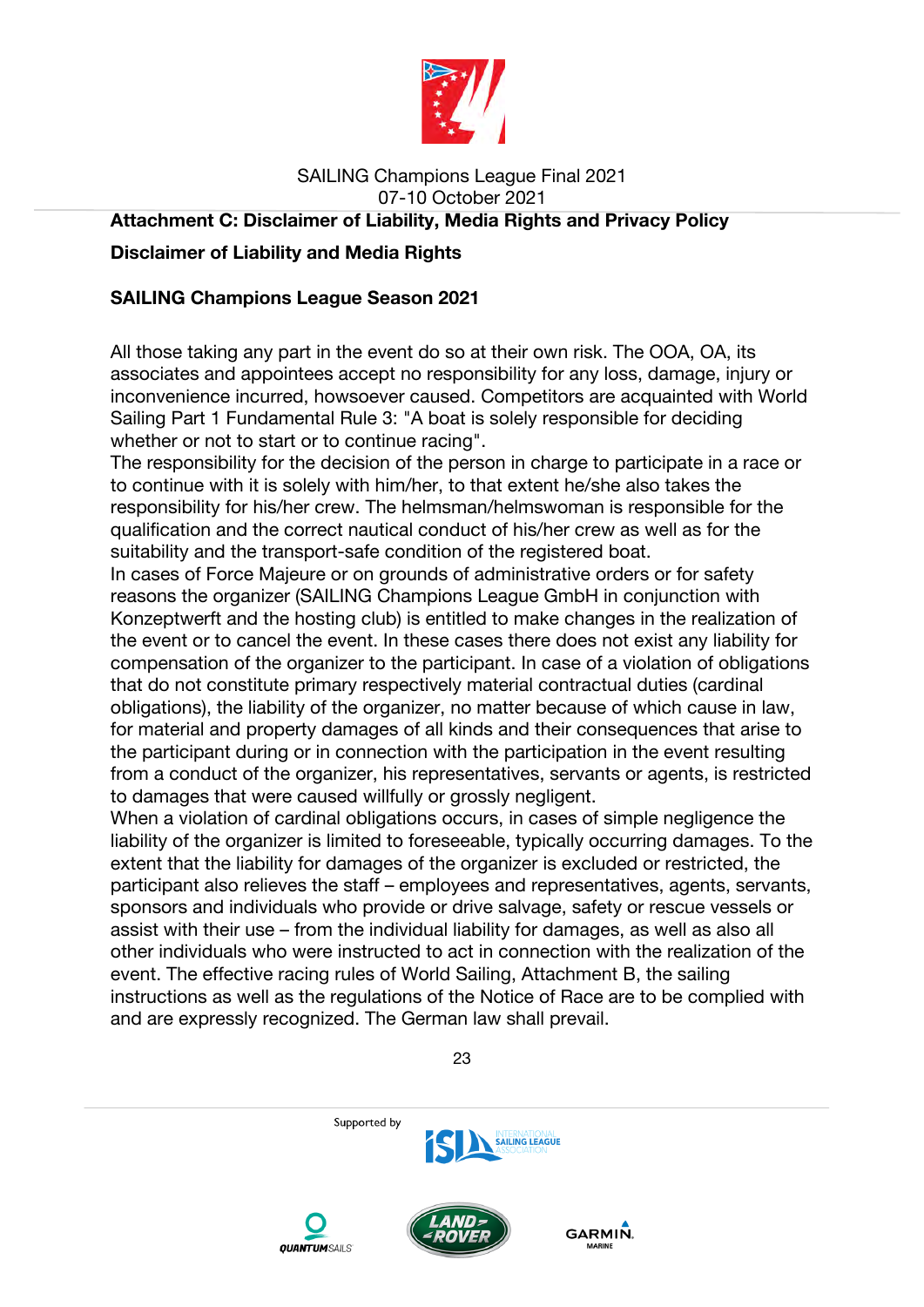

By participating in the event and signing this disclaimer competitors automatically grant to SAILING Champions League GmbH, International Sailing League Association, Konzeptwerft Holding GmbH (Marketing agency of SAILING Champions League GmbH), hosting club, event sponsors and partners, other media, the photographers and videographers the right in perpetuity to make, use and show, from time to time at their discretion, any photos and motion pictures and live, taped or filmed television and other reproductions of the sailor before, during and after the SAILING Champions League without compensation.

The granting of exploitation rights also applies to the area of all current and future technical media and facilities including multimedia applications (Internet, online services, etc.), live streaming (transmission at the time of recording), print media and other printed matter such as photobooks, calendars, flyers or similar for the marketing of the SAILING Champions League. The exploitation of the rights can also be carried out as part of a group marketing. This consent may be revoked at any time in writing with future effect. The revocation has to take place at the SAILING Champions League, Englische Planke 8, 20459 Hamburg, Germany. The image and video material is then removed from the corresponding online platforms. Artwork in print editions, as described above, will be removed in new editions, but old editions may still be used.

The proceeds from these publicity and advertising activities are the sole responsibility of the operating club or the SAILING Champions League and the Konzeptwerft Holding GmbH in accordance with the contract of execution between these two parties, unless otherwise expressly stipulated in this invitation to tender.

The SAILING Champions League GmbH (data controller) in conjunction with Konzeptwerft Holding GmbH, Englische Panke 8, 20459 Hamburg, Germany herewith would like to explain to you, what personal information we collect about you with your entry and participation in the SAILING Champions League. All data regarding participating athletes and their boats will be utilized and archived by us for the purpose of the sporting event. Personal information contains the participant's real name, date of birth, home club. In particular, results, calculatory and visual analyses, position monitoring and race analyses will be published with reference to the competitors' names and the SCL club's name. In order to achieve this, your data will be transferred to our service providers such as i.e. SAP SE and to such governing bodies like i.e. World Sailing, EUROSAF. It cannot be ruled out, that your data will be processed outside of the EU. Our service providers and governing bodies have been or will be committed by us, to exclusively use your data for the event and its preparation and post-processing, including ranking lists and global

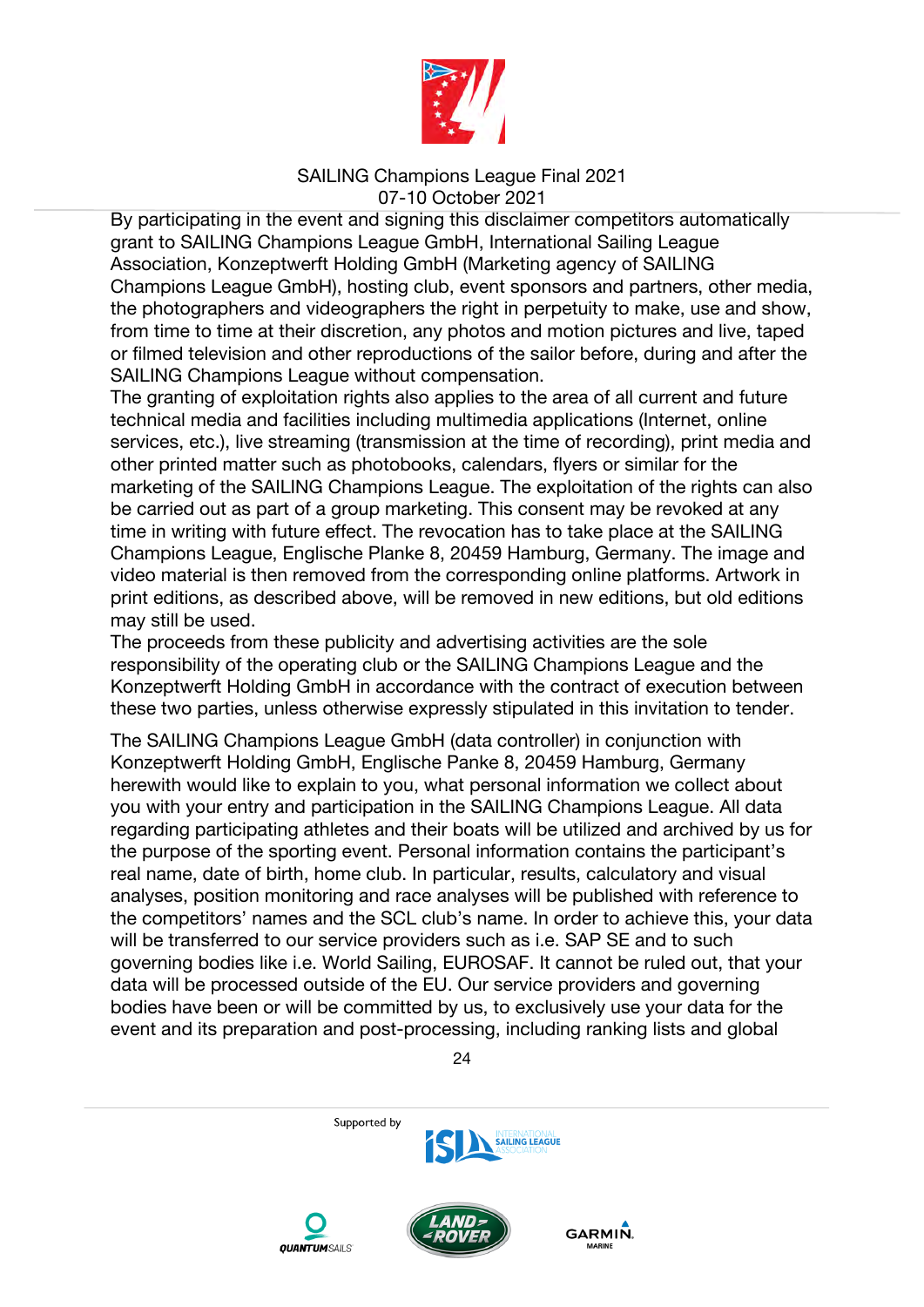

multi event scorecards. A commercial use of your data is prohibited. By entering in the SAILING Champions League competitors agree to receive event information from the hosting clubs. The use of your data is governed by German law, particularly by the General Data Protection Regulation. Details can be found in our data protection declaration on the homepage under: sailing-championsleague.com

I hereby declare that I read and approve the Disclaimer of Liability, Media Rights and the Privat Policy.

| Club                               |                                 |
|------------------------------------|---------------------------------|
| Date                               |                                 |
| Name of skipper in capital letters | Signature                       |
| Name in capital letters            | Signature                       |
| Name in capital letters            | Signature                       |
| Name in capital letters            | Signature                       |
| Name in capital letters            | Signature                       |
| 25                                 |                                 |
| Supported by<br>15                 | INTERNATIONAL<br>SAILING LEAGUE |
| <b>QUANTUMSAILS</b>                | GARMIN.<br><b>MARINE</b>        |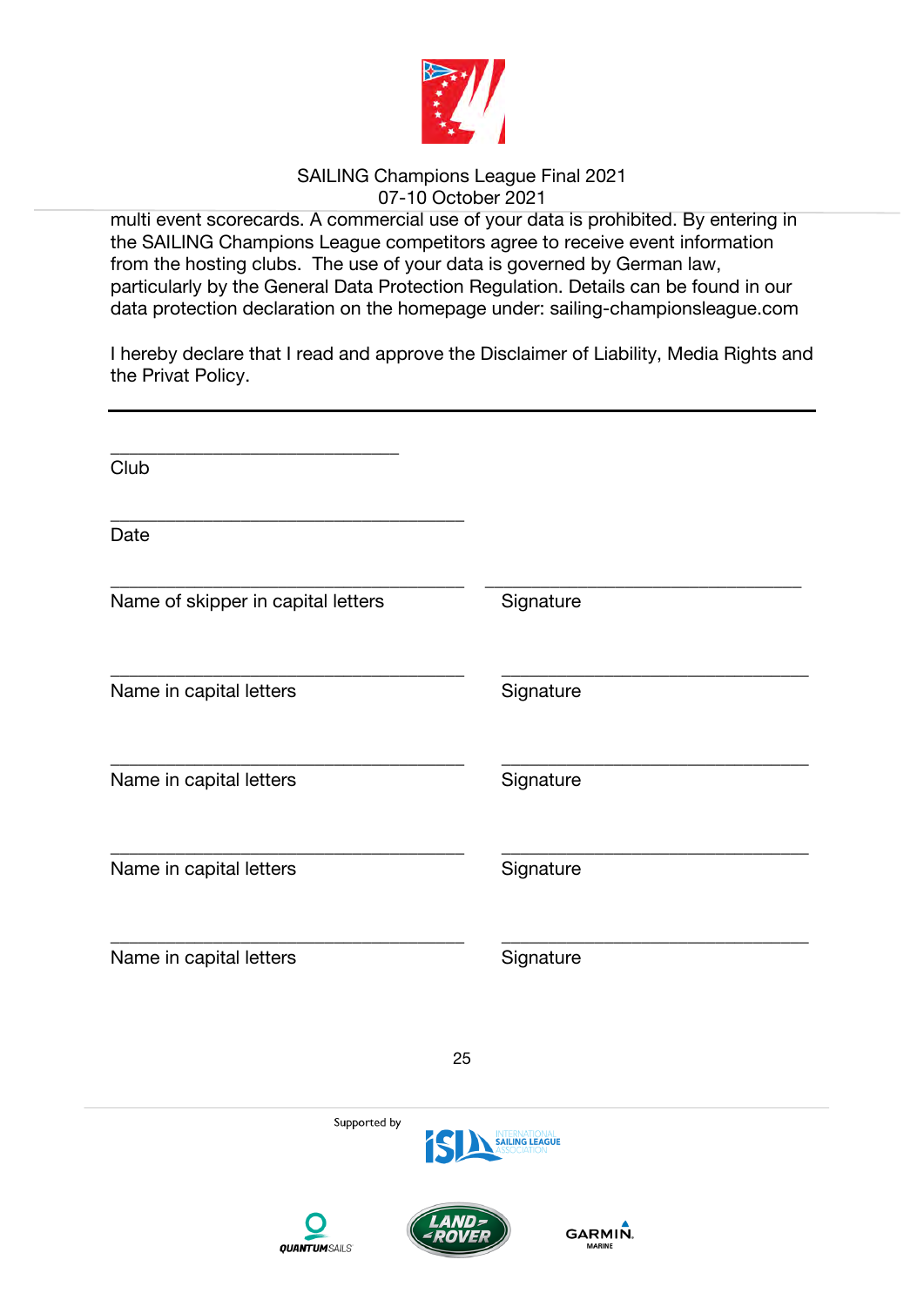

# **Attachment D: Declaration of consent**

The following form has to be completed before racing if the participant is under 18 years of age.

Parental or Legal Guardian's Declaration

| Club name                                 |                                              |        |        | Abbreviation |
|-------------------------------------------|----------------------------------------------|--------|--------|--------------|
| <b>SCL</b> event                          | <b>Final Porto Cervo</b>                     |        |        |              |
| Full name of legal<br>guardian/<br>parent |                                              |        |        |              |
|                                           | Legal guardian                               |        | Parent |              |
| Address of legal<br>guardian/ parent      | <b>Street</b>                                |        |        |              |
|                                           | ZIP code, city, country                      |        |        |              |
|                                           | Phone                                        | E-mail |        |              |
|                                           | E-mail                                       |        |        |              |
| Contact of legal<br>guardian/ parent      | Mobile                                       |        |        |              |
|                                           | Number to call/contact in an emergency case: |        |        |              |

I, being the parent or legal guardian of

Competitor's name:

Hereby confirm that the agreement below shall be binding for him/her. I further agree that he/she may compete in the races as specified in the Notice of Race and

26

Supported by



GARMIN.

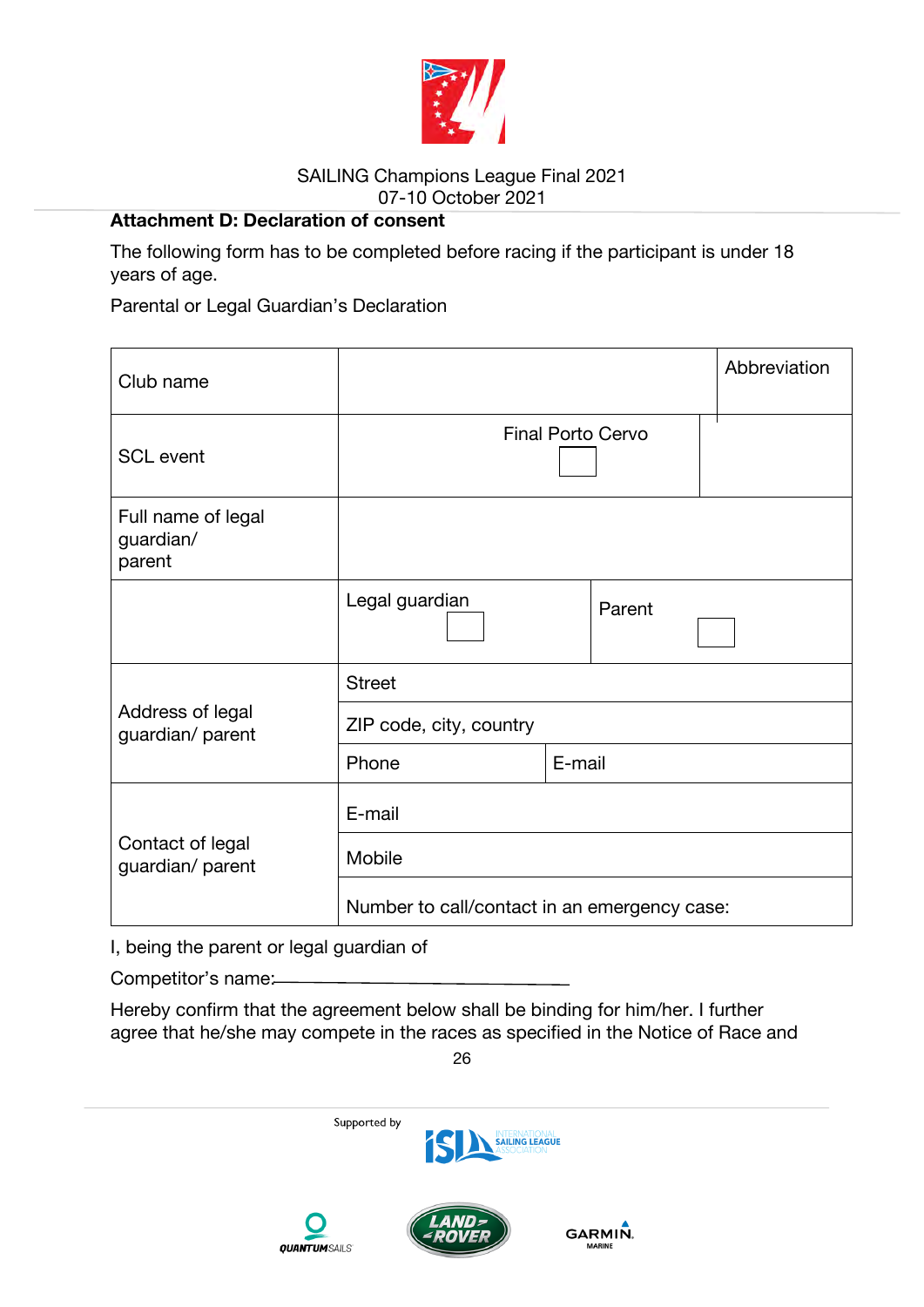

Sailing Instructions and understand and accept that under RRS Fundamental Rule 3, it is the sole responsibility of him/her to decide whether or not to start or to continue to race, and I consequently agree not to report to any court or tribunal with respect to such a decision and its consequences.

Agreement: Limitation of liability – cognovits clause. The responsibility for the decision of a skipper to participate in a race or to continue with it is solely with him/her; to that extent he/she also takes the responsibility for his/her crew. The skipper is responsible for the qualification and the correct nautical conduct of his/her crew as well as for the suitability and the transport-safe condition of the registered boat.

In cases of Force Majeure or on grounds of administrative orders of safety reasons, the organizer is entitled to make changes in the realization of the event or to cancel the event. In these cases there does not exist any liability for compensation of the organizer to the participant.

In case of violation of obligations that do not constitute primary respectively material contractual duties (cardinal obligations), the liability of the organizer, no matter because of which cause in law, for material and property damages of all kinds ad their consequences that arise to the participant during or in connection with the participant in the event resulting from a conduct of the organizer, his representatives, servants or agents, is restricted to damages that were caused wilfully or grossly negligent. When a violation of cardinal obligations occurs, in cases of simple negligence the liability of the organizer is limited to foreseeable, typically occurring damages. To the extent that liability for damages of the organizer is excluded or restricted, the participant also relieves the staff – employees and representatives, agents, servants, sponsors and individuals who provide or drive salvage, safety or rescue vessels or assist with their use – from the individual liability for damages, as well as also all other individuals who were instructed to act in connection with the realization of the event. The effective racing rules of World Sailing, Attachment B and the sailing instructions as well as the regulations of the Notice or Race are to be complied with and are expressly recognized. The German law shall prevail.

| Signature_ | Date                                                                                                       |  |
|------------|------------------------------------------------------------------------------------------------------------|--|
|            | 27                                                                                                         |  |
|            | Supported by<br>INTERNATIONAL<br><b>SAILING LEAGUE</b><br>ASSOCIATION                                      |  |
|            | <i>AND&gt;</i><br>$\blacksquare$<br><b>GARMIN.</b><br><b>ROVER</b><br><b>MARINE</b><br><b>QUANTUMSAILS</b> |  |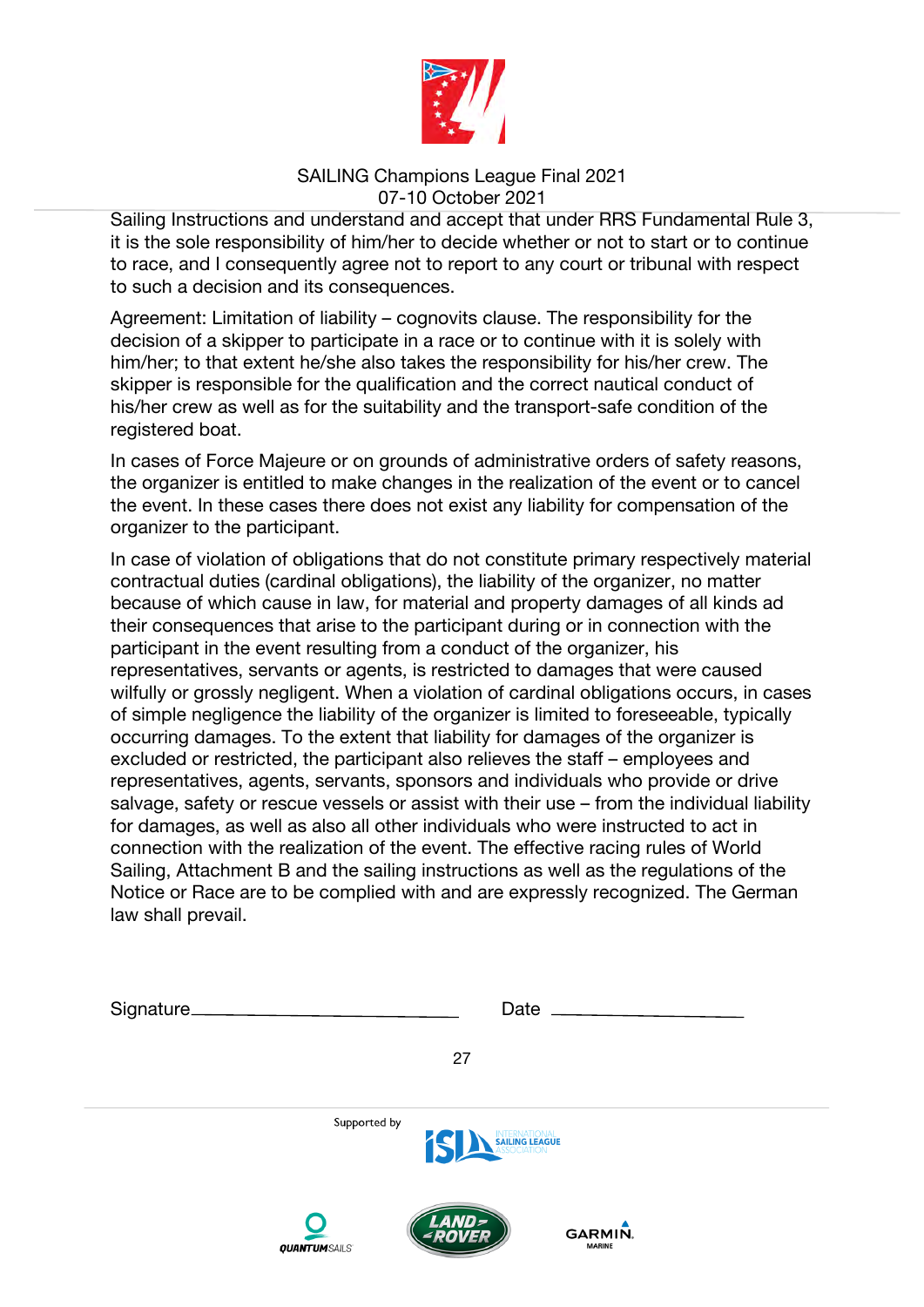

## **Attachment E: Course**

Marks are Red, Yellow and White. Amend the diagram below. Gate marks are red.



Mark 1 will be located upwind, seen from the starting line.

The colour of mark 1 will be indicated by displaying a flag of the same colour on the starting vessel no later than the "one-minute signal". This flag will be removed in case of a course change.

Mark 1 shall be passed on port side

Marks 2S and 2P are gate-marks

Sequence: Start – 1 – 2S/2P – 1 – Finish

Colour and shape of the marks may differ from the drawing and are not binding for the regatta. At the start, the pin end may be a RC boat as well as a buoy.

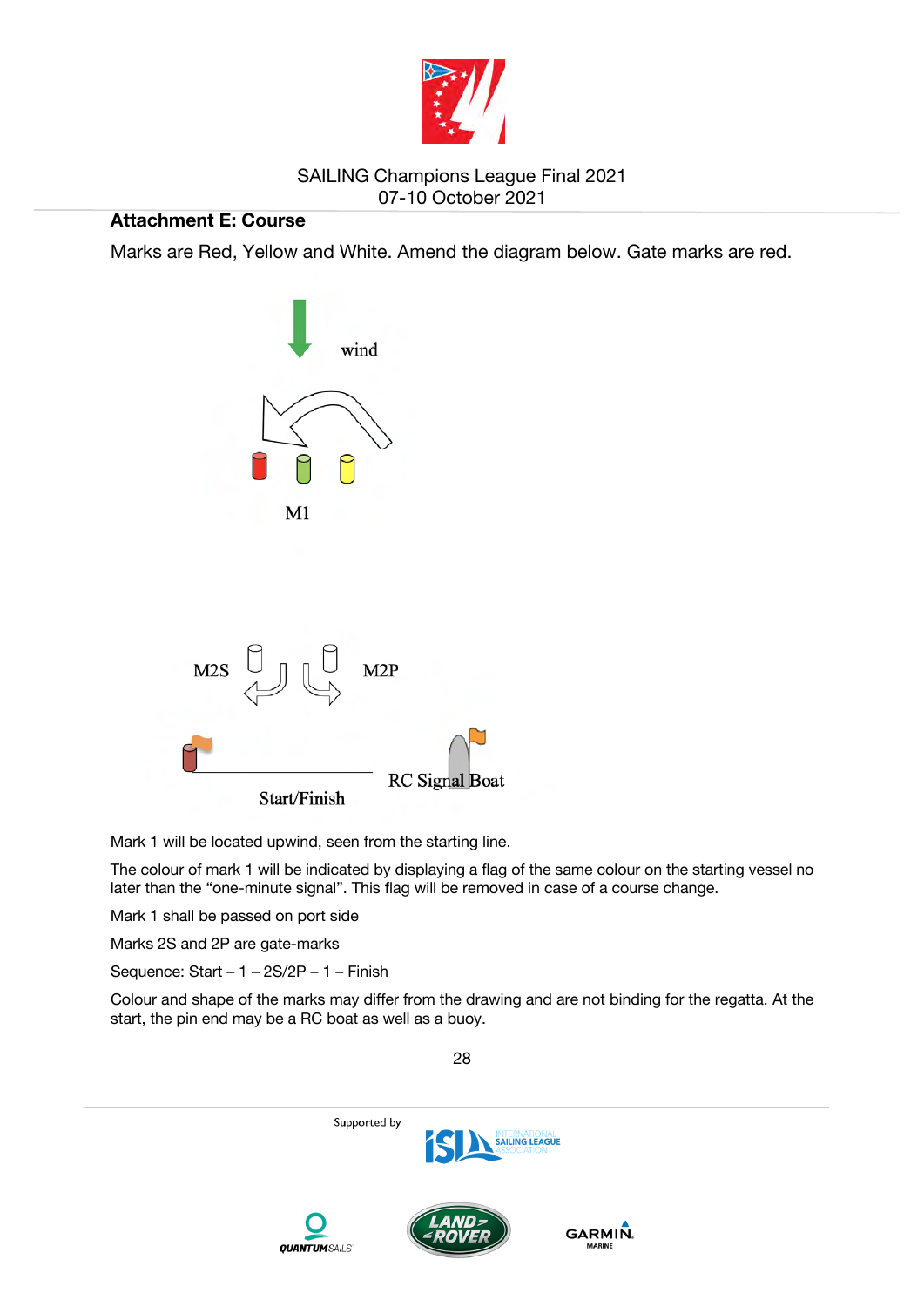

## **Attachment F: Rules for Handling the Boats**

## **F1 General**

Variations in the boats and their equipment despite all measures for equalization will not be grounds for redress.

The technical committee can check the boats for any changes that are in breach of NoR F2 or F6 on a random basis. If they find such a change, they will inform the PC. PC may penalise the boat with one additional point without a hearing. This changes RRS 63.1, A5.1 and A5.2.

## **F2 Prohibited actions**

In order to prevent damages and injuries:

F2.1 The following actions are prohibited unless in case of emergency or directed by RC or umpires:

- (a) Sailing in a manner that could cause serious damage or injury.
- (b) Tying in, binding or dropping the jib.
- (c) Any additions or alterations to the equipment supplied.
- (d) Use of equipment for a purpose other than that intended.
- (e) Moving equipment from its normal stowage position except when being used as intended.
- (f) Replacement of any equipment. Exception: damage. In this case, the replacement may be carried out only by the repair service.
- (g) Marking of sails, boat or arranged equipment, perforation of sails or attachment of further tell-tails to the sails.

#### **F3 Handing over / leaving boats**

F3.1 A boat may only be handed over to the following team in the presence of a race committee member, or afloat or at the changing area, as prearranged.

F3.2 Before handing over a boat to the next crew, the boat's original condition shall be restored by the crew.

F3.3 Before handing over a boat to the next crew, the crew sailing the boat shall report any damage or problem with the boat.

Supported by **SAILING LEAGUE GARMIN OUTRATTIMSALLS**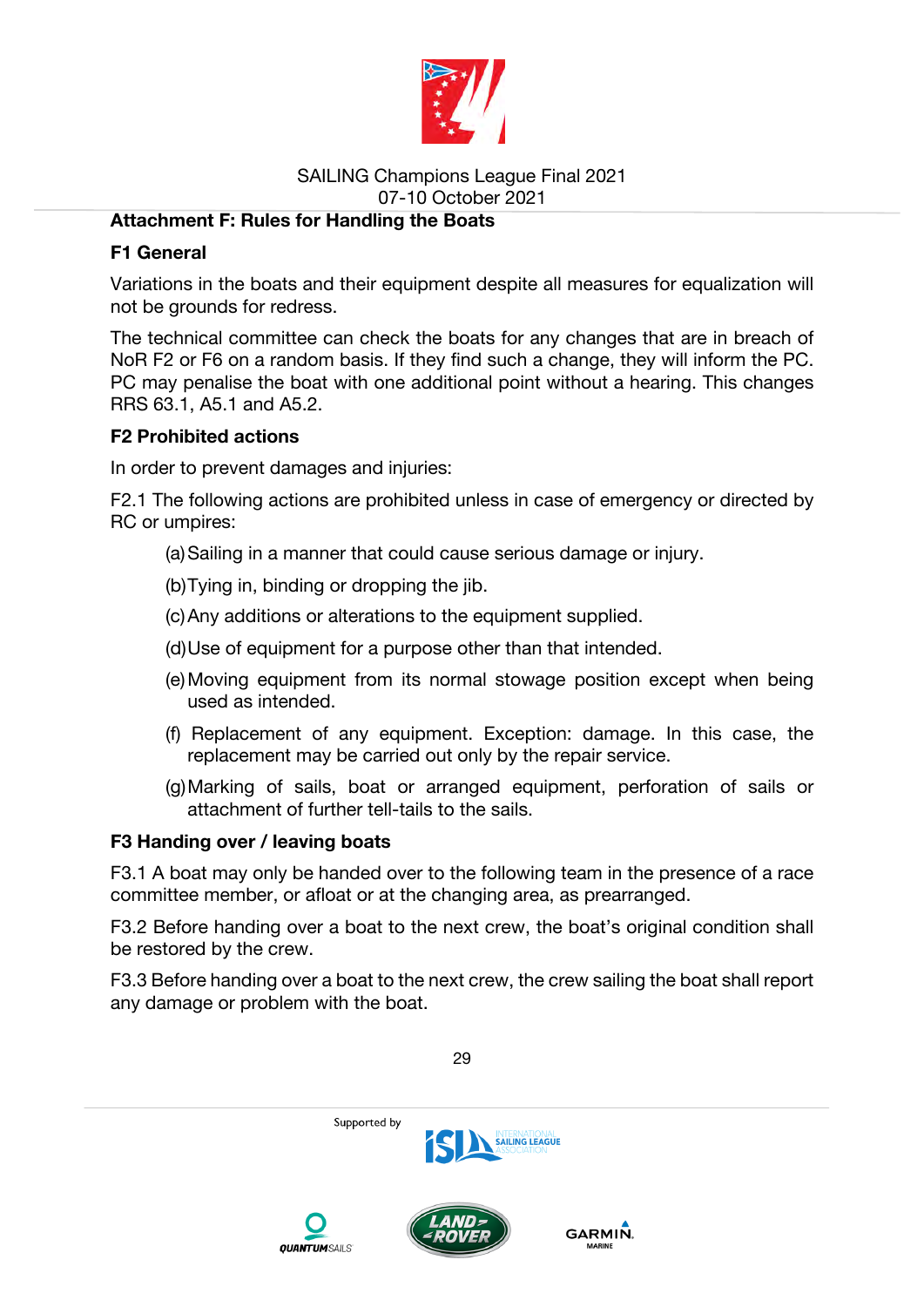

F3.4 When a crew receives a boat, it has 2 minutes to check that the boat is okay and report possible problems or damages to RC (hail to either start boat, repair boat or the umpire boat) and display flag E.

F3.5 Substitution of damaged or lost equipment and repairs may only be done by the repair service of the OA, or under their management.

## **F4 Crew positioning**

F4.1 The crew shall not hang, push or pull on the standing rigging to promote the manoeuvre or to project weight outboards. It is allowed to use the mast or the companionway for promoting the manoeuvre.

F4.2 The cockpit lines may be used with the exception that hanging on to the cockpit lines from the outside is prohibited.

F4.3 The crew shall not stand, sit or lie on the cockpit lines or the pushpits.

## **F5 Bowsprit**

F5.1 Having the bowsprit extended, except when in the process of setting, flying or taking down the gennaker is prohibited. The bowsprit shall be fully retracted at the first reasonable opportunity after taking down the gennaker. A boat that does not retract the bowsprit fully may be warned and given an opportunity to correct the error.

F5.2 Extending the bowsprit before getting on the new leg of the course, after entering the zone of a rounding mark without a gennaker set is prohibited.

#### **F6 Shrouds and forestay**

It is prohibited to adjust shroud and forestay tension at all times while afloat. Backstay tension may be adjusted while racing.

#### **F7 Gennaker**

When flag W is displayed on RC signal vessel, gennakers shall not be used while racing.

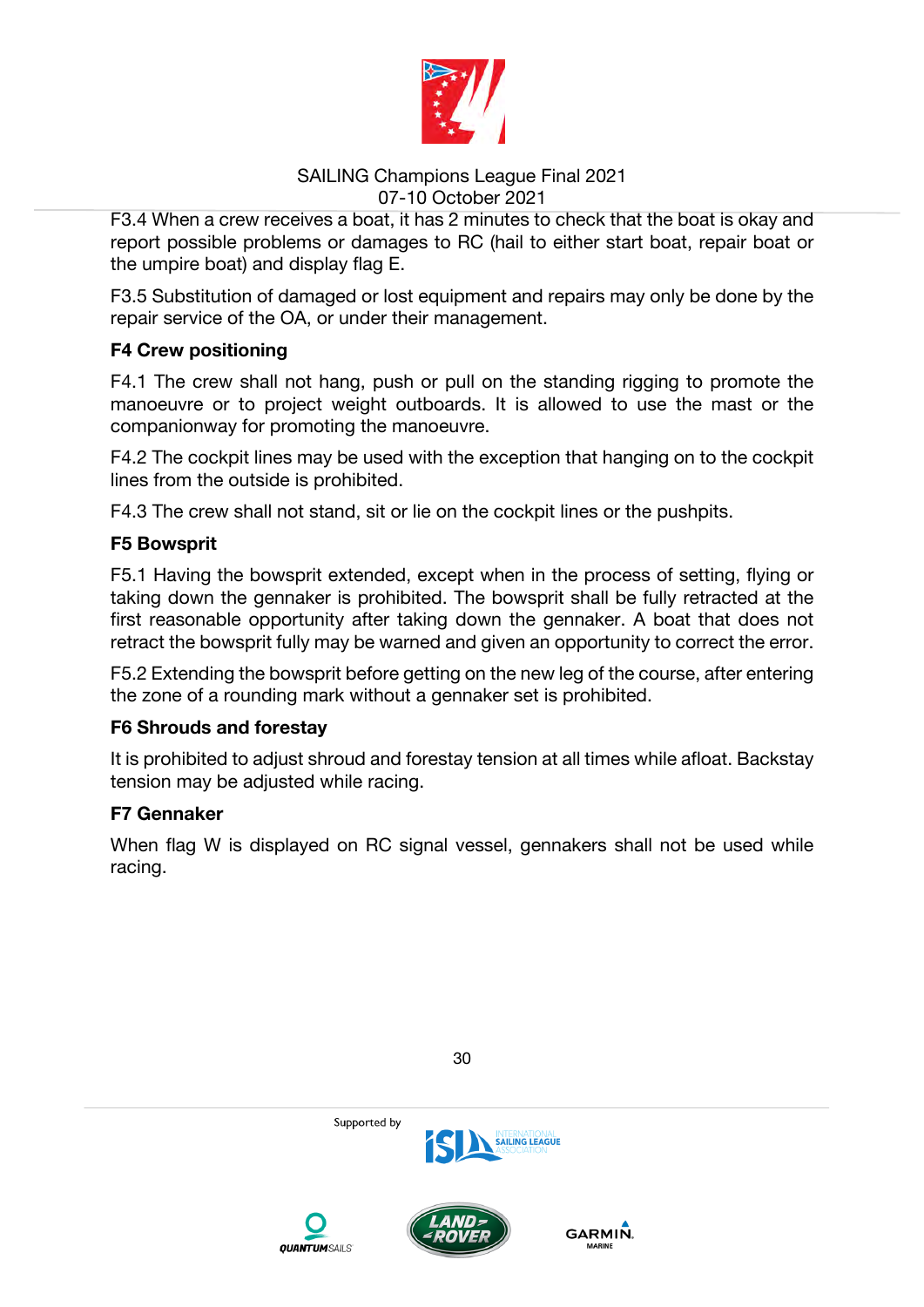

| <b>Attachment G: Damage Report</b>                                                           |        |  |
|----------------------------------------------------------------------------------------------|--------|--|
| If you detect any damage when taking over a boat, please notify RC before starting the race. |        |  |
| Boat number and club name                                                                    |        |  |
| Skipper                                                                                      |        |  |
| Date and race number                                                                         |        |  |
| Damage description                                                                           |        |  |
| Reason for damage                                                                            |        |  |
|                                                                                              |        |  |
|                                                                                              |        |  |
| Skipper's signature                                                                          |        |  |
| For OA only:                                                                                 |        |  |
| Damage protocol received                                                                     |        |  |
| (date and time)                                                                              |        |  |
| Has the reparation been<br>executed satisfactorily?                                          | Yes/No |  |
| Estimated repair cost in Euro                                                                |        |  |
| Comments                                                                                     |        |  |

Attention:

In case of damage, every skipper is obliged to submit a complete damage report to the OA whenever he detects damage or loss.







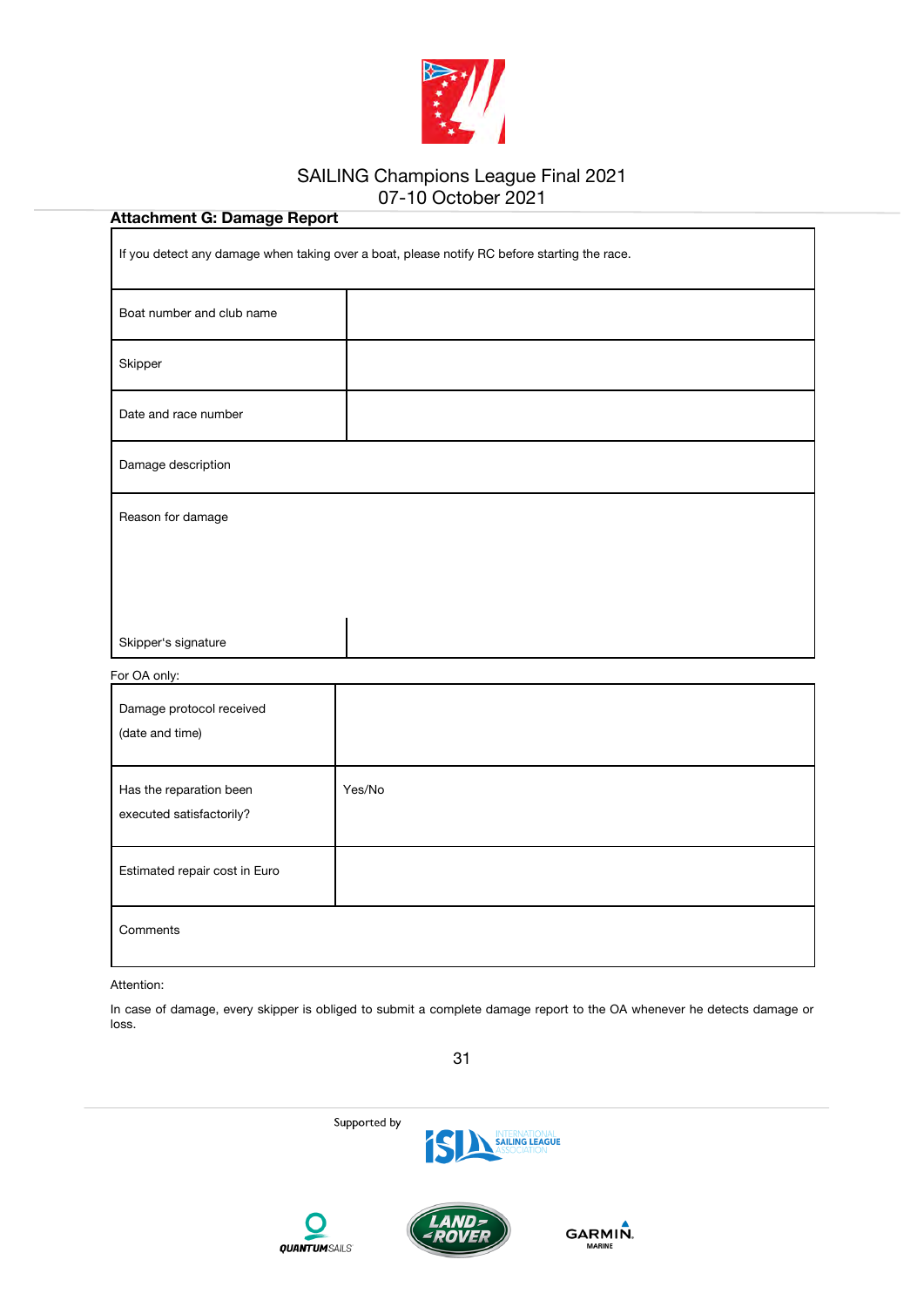

## **Attachment H: Umpired Fleet Racing**

**APPENDIX UF UMPIRED FLEET RACING** 

## **Sailing Champions League Edition**

## Version: 3 June 2021

Umpired fleet races shall be sailed under The Racing Rules of Sailing as changed by this appendix. Races shall be umpired. The rule changes in UF1 have been approved by World Sailing under Regulation 28.1.5(b) on the condition that only the provided options are used. This appendix applies only when it is referred to in the Notice of Race and made available for all competitors.

# **UF 1 CHANGES TO THE DEFINITIONS, THE RULES OF PART 1 AND 2, AND RULE 70**

UF 1.1 Add to the definition Proper Course: 'A boat taking a penalty or manoeuvering to take a penalty is not sailing a proper course.'

UF 1.2 Add new rule 7 to Part 1:

## 7 LAST POINT OF CERTAINTY

The umpires will assume that the state of a boat, or her relationship to another boat, has not changed, until they are certain that it has changed.'

## UF 1.3

- UF 1.4 When rule 20 applies, the following arm signals are required in addition to the hails:
	- (a) for room to tack, repeatedly and clearly pointing to windward; and
	- (b) for 'You tack', repeatedly and clearly pointing at the other boat and waving the arm to windward.
- UF 1.5 Rule 70 is deleted.

# UF 1.6 Test rules

The definition Mark-Room is changed to:

32







GARMIN.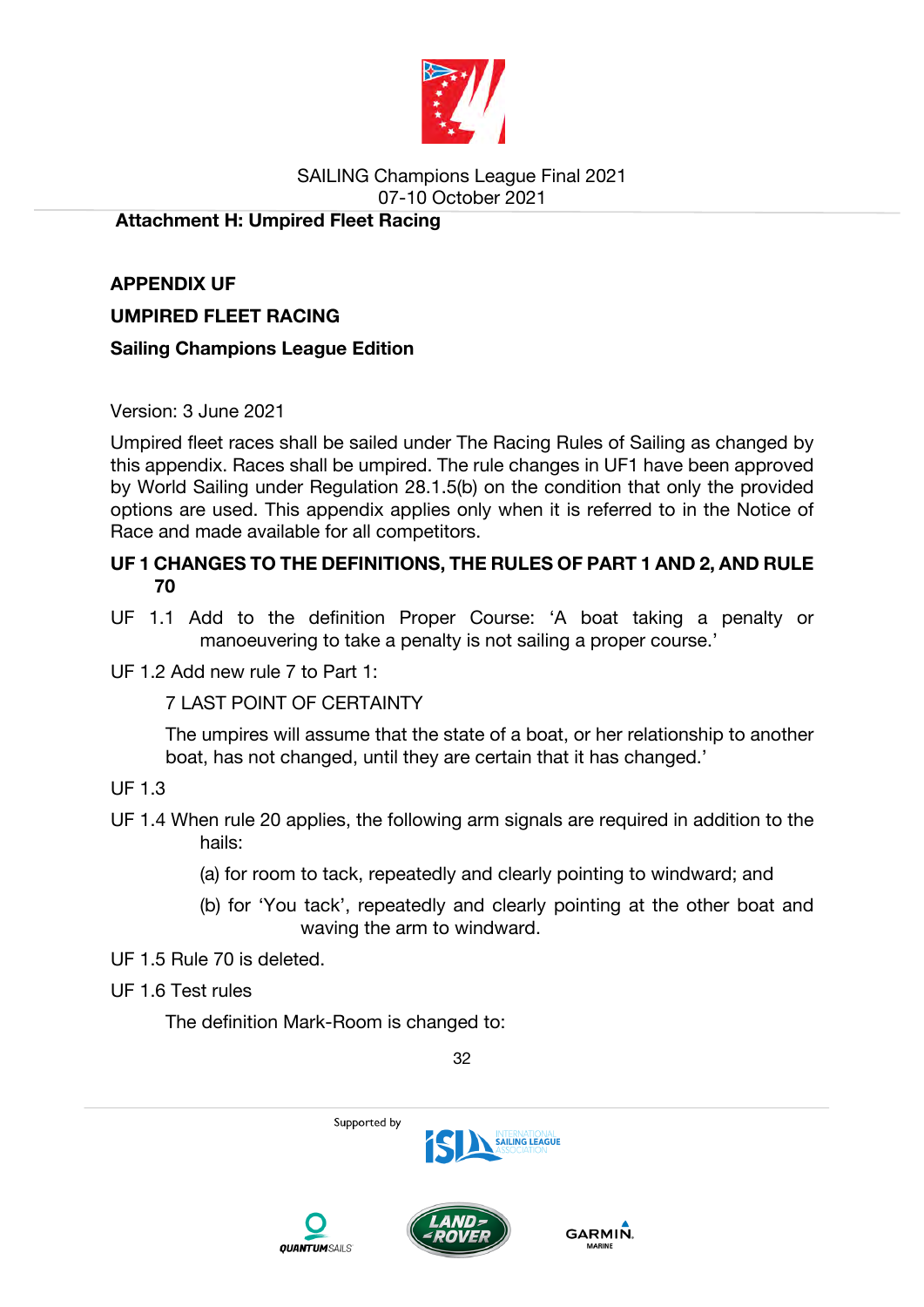

Mark-Room Room for a boat to sail her proper course to round or pass the mark on the required side.

However, mark-room for a boat does not include room to tack unless she is overlapped inside and to windward of the boat required to give mark-room and she would be fetching the mark after her tack.

## **UF 2 CHANGES TO OTHER RULES**

UF 2.1 Rule 28.2 is changed to:

28 SAILING THE COURSE

28.2 A boat may correct any errors in sailing the course, provided she has not rounded the next mark or crossed the finishing line to finish.

UF 2.2 Rule 31 is changed to:

31 TOUCHING A MARK

While racing, neither the crew nor any part of a boat's hull shall touch a starting mark before starting, a mark that begins, bounds or ends the leg of the course on which she is sailing, or a finishing mark after finishing. In addition, while racing, a boat shall not touch a race committee vessel that is also a mark.

## UF 2.3

## **UF 3 ON WATER PROTESTS AND PENALTIES**

UF 3.1 In this appendix, 'a penalty' will mean the following:

A One-Turn Penalty taken in accordance with rule 44.2.

UF 3.2 The first sentence of rule 44.1 is changed to: 'A boat may take a penalty when, in an incident while racing, she may have broken one or more of the rules of Part 2 (except rule 14 when she has caused damage or injury), rule 31 or rule 42. However, when she may have broken a rule of Part 2 and rule 31 in the same incident, she need not take the penalty for breaking rule 31'.

#### UF 3.3 On the Water Protests by Boats and Penalties

(a) While racing, a boat may protest another boat under a rule of Part 2 (except rule 14) or under rule 31 or rule 42; however, a boat may only protest under a rule of Part 2 for an incident in which she was involved. To do so she shall hail 'Protest' and conspicuously display a Yankee flag at the first reasonable opportunity for each. She shall remove the flag

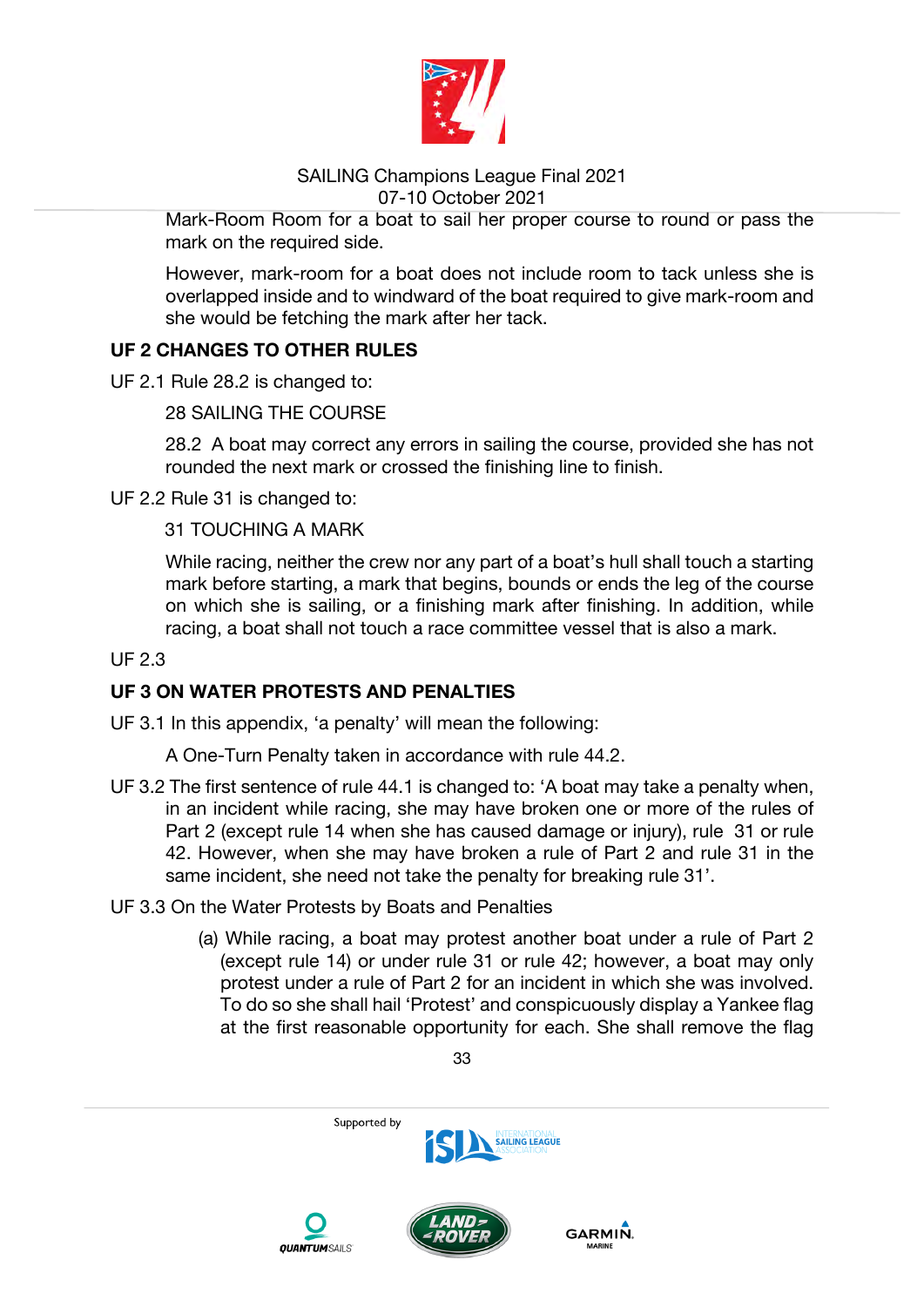

before, or at the first reasonable opportunity after a boat involved in the incident has taken a penalty voluntarily or after an umpire's decision.

- (b) A boat that protests as provided in rule UF3.3(a) is not entitled to a hearing. Instead, a boat involved in the incident may acknowledge breaking a rule by voluntarily taking a penalty. An umpire may penalize any boat that broke a rule and was not exonerated, unless the boat took a penalty voluntarily.
- UF 3.4 Penalties and Protests Initiated by an Umpire
	- (a) When a boat
		- (1) breaks rule 31 and does not take a penalty,
		- (2) breaks rule 42,
		- (3) gains an advantage despite taking a penalty,
		- (4) commits a breach of sportsmanship, or
		- (5) fails to comply with rule UF3.6 or to take a penalty when required to do so by an umpire,
		- (6) breaks course limits instructions if any and NoR F2, F4, F5 or F7.
		- (7) fails to comply with rule UF2.1 (rule 28.2) an umpire shall disqualify her under rule UF3.5(c),

an umpire may penalize her without a protest by another boat. The umpire may impose a penalty or more, each signalled in accordance with rule UF3.5(b), or disqualify her under rule UF3.5(c), or report the incident to the protest committee for further action. If a boat is penalized under rule UF3.4(a)(5) for not taking a penalty or taking a penalty incorrectly, the original penalty is cancelled.

(b) An umpire who decides, based on his own observation or a report received from any source, that a boat may have broken a rule, other than rule UF3.6 or rule 28 or a rule listed in rule UF3.3(a), may inform the protest committee for its action under rule 60.3. However, he will not inform the protest committee of an alleged breach of rule 14 unless there is damage or injury.

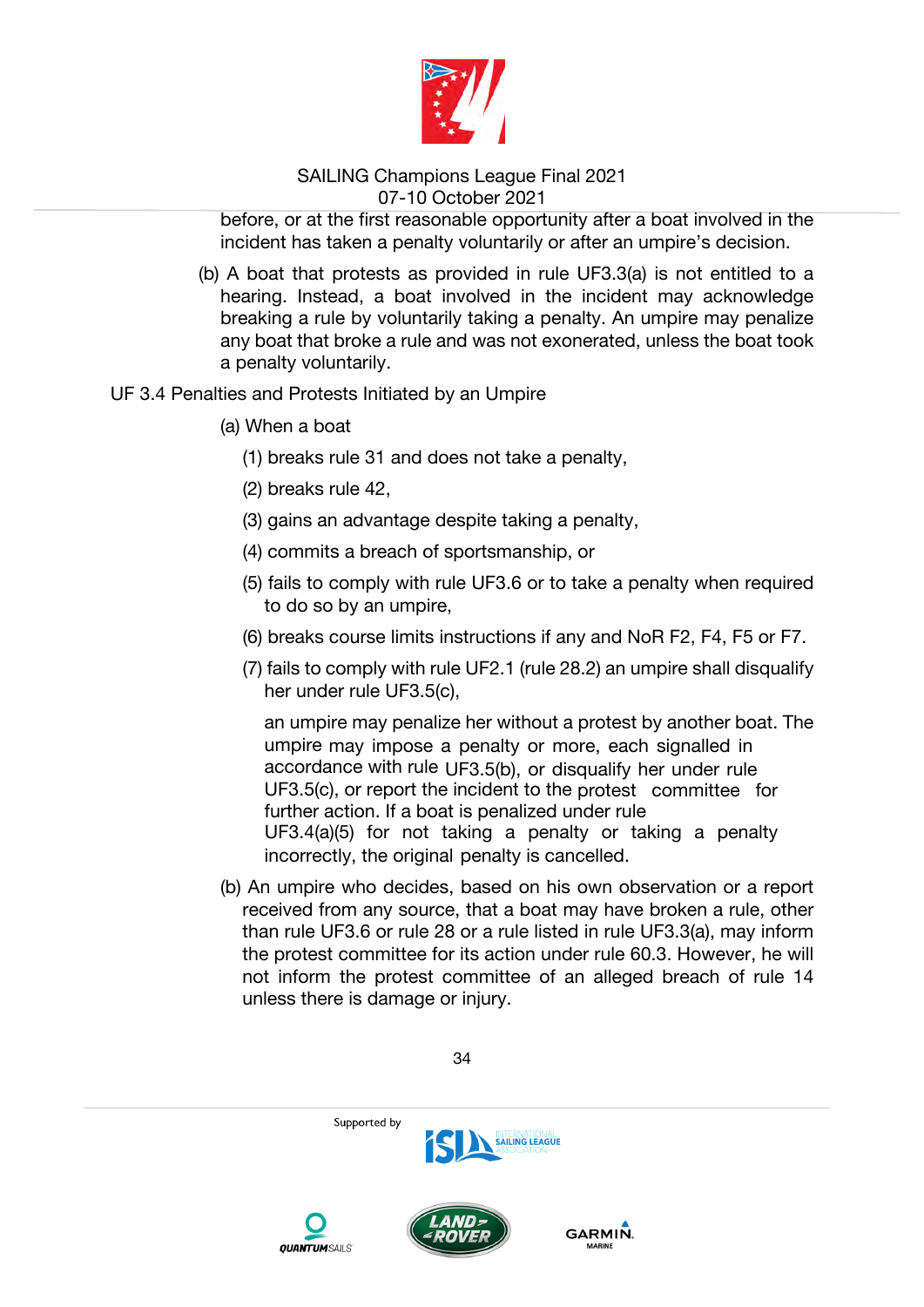

UF 3.5 Umpire Signals

An umpire will signal a decision as follows:

- (a) A green and white flag with one long sound means 'No penalty.'
- (b) A red flag with one long sound means 'a penalty is imposed or remains outstanding.' The umpire will hail or signal to identify each such boat.
- (c) A black flag with one long sound means 'A boat is disqualified.' The umpire will hail or signal to identify the boat disqualified.

## UF 3.6 Imposed Penalties

- (a) A boat penalized under rule UF3.5(b) shall take a penalty.
- (b) A boat disqualified under rule UF3.5(c) shall promptly leave the course area.

## **UF 4 RACE COMMITTEE ACTIONS**

UF 4.1At the finishing line, the race committee will inform the competitors about each boat's finishing place or scoring abbreviation. After this has been done, the race committee will promptly display flag B with one sound. Flag B will be displayed for at least two minutes and then removed with one sound. If the race committee changes the scoring information provided at the finishing line while flag B is displayed, it will display flag L with one sound. Flag B will continue to be displayed for at least two minutes after any changes are made.

## **UF 5 PROTESTS; REQUESTS FOR REDRESS OR REOPENING; APPEALS; OTHER PROCEEDINGS**

UF 5.1 No proceedings of any kind may be taken in relation to any action or nonaction by an umpire.

## UF 5.2

- UF 5.3 A boat intending to
	- (a) protest another boat under a rule other than rule UF3.6 or rule 28, or a rule listed in rule UF3.3(a),
	- (b) protest another boat under rule 14 if there was contact that caused damage or injury, or

GARMIN.





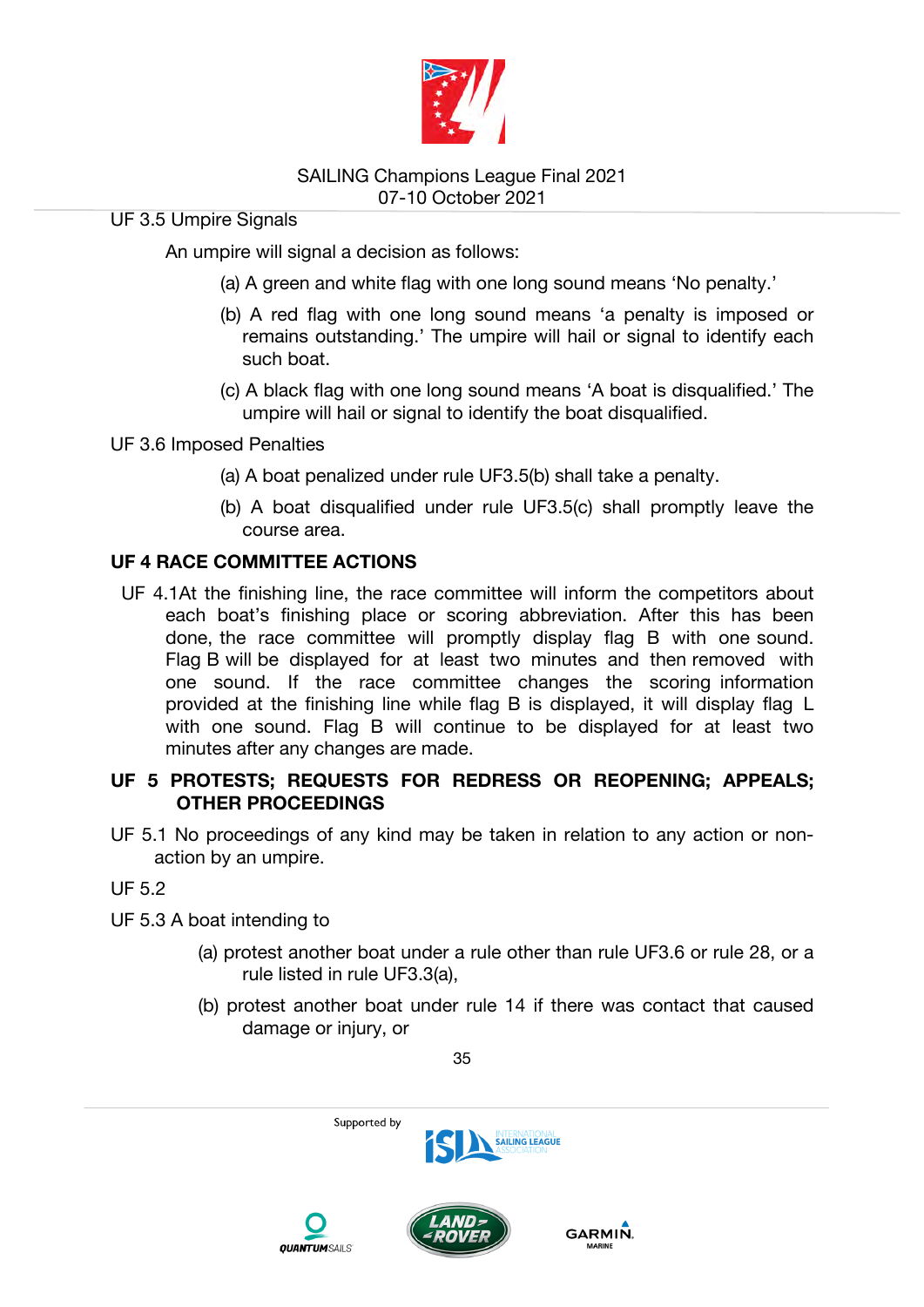

(c) request redress

shall inform the race committee in the following way:

hail the race committee before or during the display of flag B.

- UF 5.4 The time limit defined in rule UF5.3 also applies to protests under rule UF5.10. The protest committee shall extend the time limit if there is good reason to do so.
- UF 5.5 The race committee will promptly inform the protest committee about any protests or requests for redress made under rule UF5.3.
- UF 5.6 The third sentence of rule 61.1(a) and all of rule 61.1(a)(2) are deleted.
- UF 5.7 The first three sentences of rule 64.2 are changed to: 'When the protest committee decides that a boat that is a party to a protest hearing has broken a rule, it may impose penalties other than disqualification, and may make any other scoring arrangement it decides is equitable. If a boat has broken a rule when not racing, the protest committee shall decide whether to apply any penalty to the race sailed nearest in time to that of the incident or make some other arrangement.'

#### UF 5.8 Hearings

Except for a hearing under rule 69.2

- (a) Protests and requests for redress need not be in writing.
- (b) The protest committee may inform the protestee and schedule the hearing in any way it considers appropriate and may communicate this orally.
- (c) The protest committee may take evidence and conduct the hearing in any way it considers appropriate and may communicate its decision orally.
- (d) If the protest committee decides that a breach of a rule has had no effect on the outcome of the race, it may impose a scoring penalty of points or fraction of points or make any other arrangement it decides is fair, which may be to impose no penalty.
- (e) If the protest committee penalizes a boat in accordance with rule UF5.7 or if a standard penalty is applied, all other boats will be informed about the change of the penalized boat's score.

36







**GARMIN**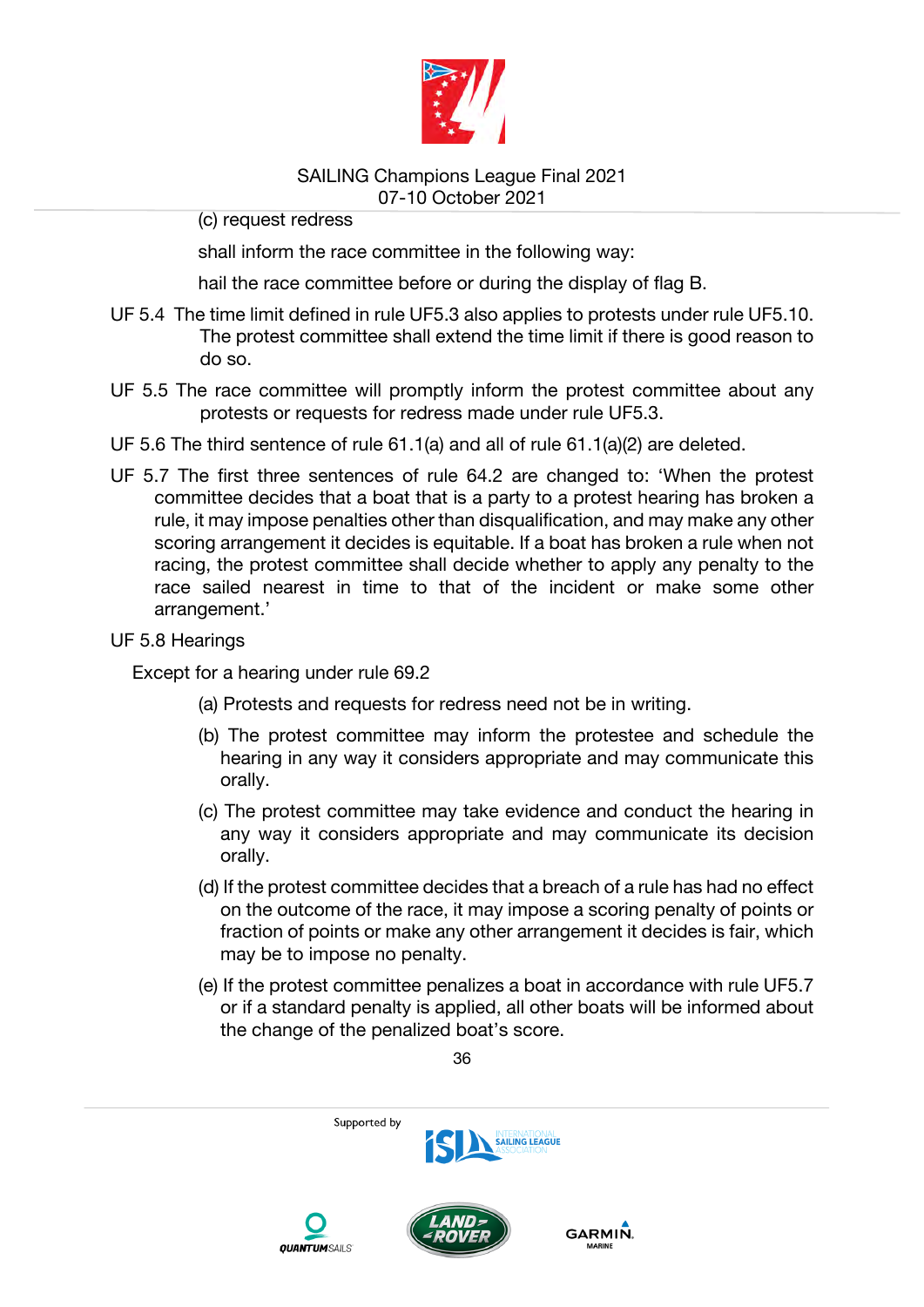

UF 5.9 The race committee will not protest a boat.

UF 5.10 The protest committee may protest a boat under rule 60.3. However, it will not protest a boat for breaking rule UF3.6 or rule 28, a rule listed in rule UF3.3(a), or rule 14 unless there is damage or injury.

UF 5.11

UF 5.12 Rule 66.2 is changed to 'A party to the hearing under this appendix may not request a reopening.'



37



GARMIN.



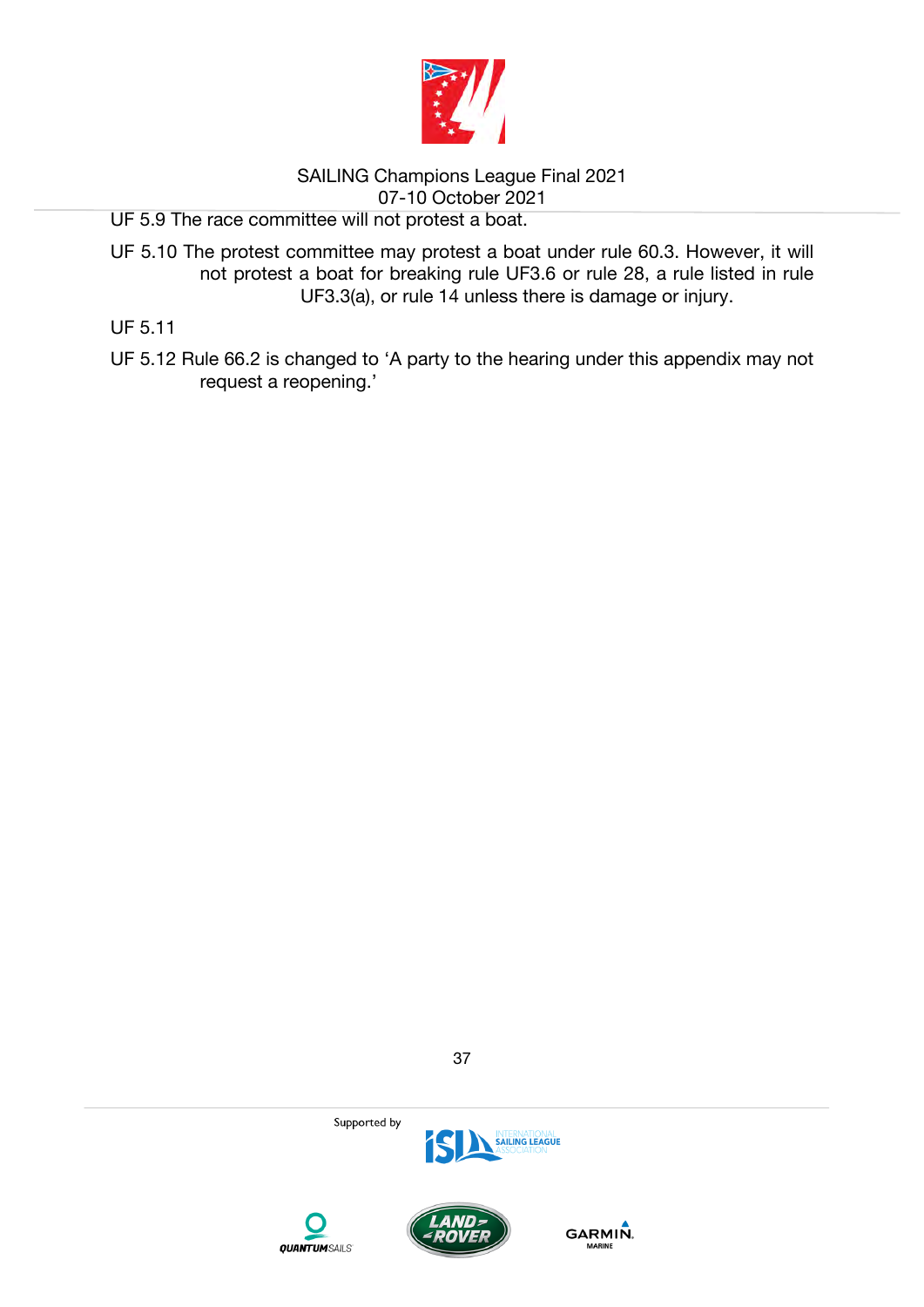

#### **COVID-19 EMERGENCY Safety Protocol NoR Attachment I**

#### **SAILING CHAMPIONS LEAGUE - SELF CERTIFICATION**

| <b>OWNER/SKIPPER</b>                  |             |
|---------------------------------------|-------------|
| <b>SURNAME</b>                        | <b>NAME</b> |
| SAILING FEDERATION MEMBERSHIP CARD n° |             |
| The undersigned                       |             |

Team Captain/Skipper of the boat

#### Entered at the: **SAILING CHAMPIONS LEAGUE 2021**

#### **CERTIFIES**

- Carrying out daily temperature measurement of himself and the crew, confirming that this is below 37.5°C;
- Being aware of the obligation to remain at home in case of a temperature above 37.5°C or other flu symptoms;
- Being aware of the fact that if flu or fever symptoms occur, it is necessary to
- return home immediately and not to remain in the sports facility and or places where other participants in the regatta and/or technical staff are present at the same time;
- Not having had direct contact with persons who have tested positive for COVID-19;
- Not having travelled to or from places that require a period of quarantine;
- To undertake to comply with all provisions, with social distancing first and
- foremost, and to observe hygiene rules through frequent hand washing and adopting correct behaviour with regards to hygiene.

#### **Date** Signature Signature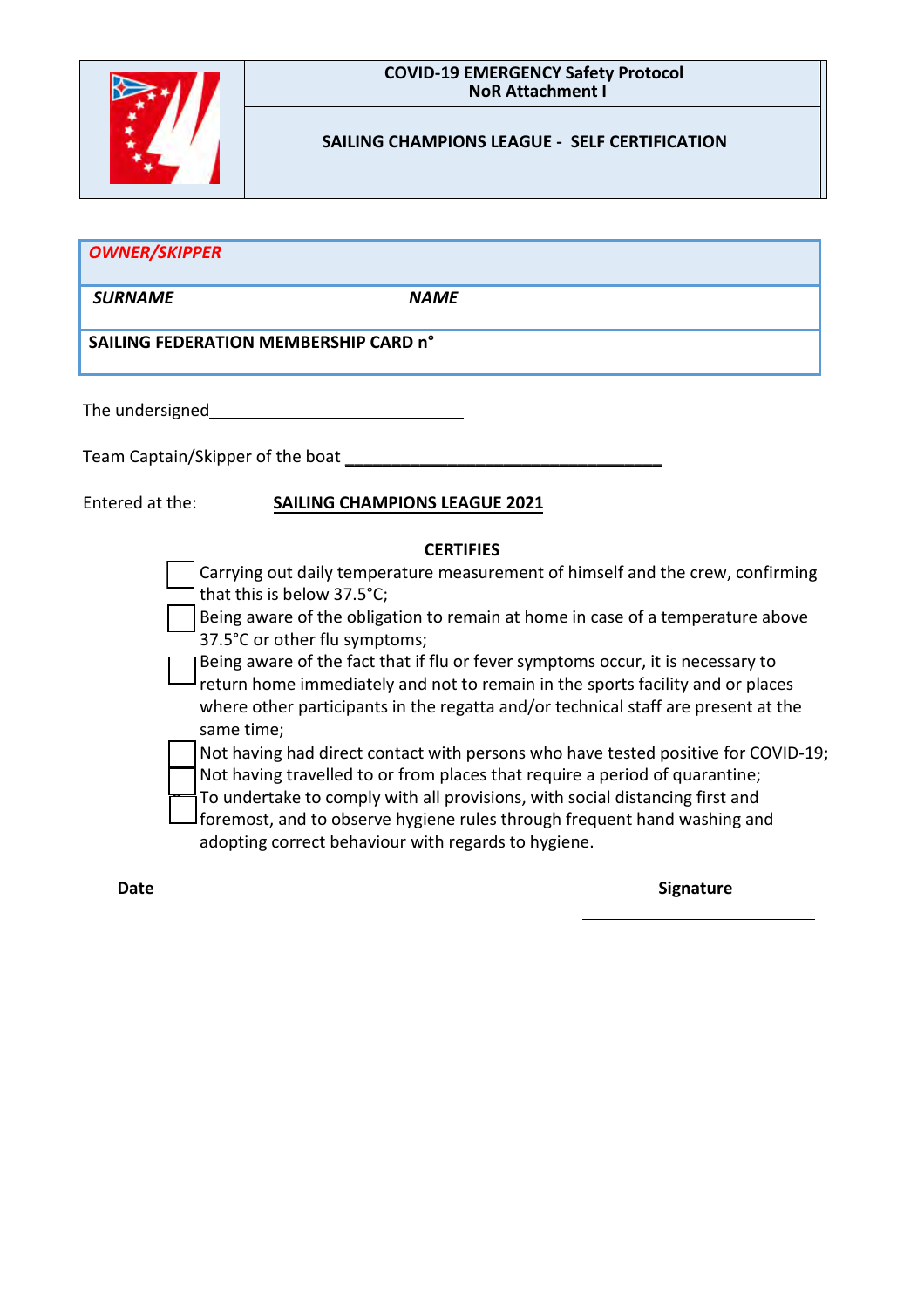

#### **SAILING CHAMPIONS LEAGUE 2021**

*Porto Cervo, 7 – 10 October 2021*

#### **NoR Attachment J**

**COVID-19 EMERGENCY Safety Protocol**

**Declaration & Safety Guidance Consent Form**

The undersigned The undersigned  $\Box$  Owner/Skipper of the boat

## entered at the SAILING CHAMPIONS LEAGUE 2021

#### DECLARE, UNDER MY OWN RESPONSIBILITY

that the whole crew (herein "Team") and I:

- are fully aware if the infection risks associated with COVID-19 and that health authorities continue to recommend social distancing;
- recognise that the Sailing Champions League OA has arranged all possible preventive measures to reduce the spread of COVID-19;
- recognise that the Sailing Champions League OA cannot guarantee that the team will not be infected by COVID and I also understand that the risk of being exposed to and/or infected by COVID-19 may derive from the behaviour, omission or neglect of the Team and of others, including, as an example, but notlimited to, other participants and OA personnel;
- recognise that participation in the Sailing Champions League may imply increased exposure risk to COVID-19;
- respect the General Protocol issued by the FIV and the OA and provided to the Team through official communication channels (e-mail and website [www.yccs.it](http://www.yccs.it/)), and during the technical briefing organized for the purpose of reducing the spread of COVID-19 during event participation;
- measure our temperature daily to make sure it is under  $37.5^{\circ}$  C;
- are aware we must stay home should our temperatures be over  $37.5^{\circ}$  C or if other symptoms appear;
- are aware that if experience flu symptoms or an increase in temperature, must return to our place of stay away from any of the event locations.

I also confirm that the Team:

over the 14 days prior to arrival at Porto Cervo has not experienced any symptoms such as cough, shortness of breath, temperature, shivering, repeated shaking with shivering, muscle pain, headache, sore throat, loss of senses of taste or smell.

has not been in direct contact with people who have been positive to COVID-19 and have not been on trips to or from places that required a period of quarantine. will contact the COVID-19 unit without hesitation if another member of the Team should experience any symptoms

that are compatible with COVID-19 by calling the number 1500 or the number 112.

By signing this consent form, I accept and confirm that the Sailing Champions League OA has no direct or indirect responsibility for any possible Coronavirus/COVID-19 infection. I also declare that, myself, the Team, and any other person who is directly or indirectly connected to us (as an example but not limited to family members and any personal representative) renounce all legal action or out of court procedures, claims, requests, damages or losses, costs, expenses relating to the Team, and/or to my property that may derive from any default by the Sailing Champions League OA or which may arise in any way as a result of any services received from the Sailing Champions League OA.

I understand and accept that this consent form will exonerate the Sailing Champions League OA from any responsibility or demand that I, the Team or any other person directly or indirectly connected to us may attribute or present to them in relation to any injury, illness, death, medical assistance, or damages to property that may arise from or be in connection to any service received from the Sailing Champions League OA.

This waiver of responsibility is extended to the Sailing Champions League OA, all its members, partners and employees.

This form is valid for the Sailing Champions League Regatta that is due to take place from 7 to 10 October, 2021. Should the health condition of the Team change, causing forfeiture of this waiver, I hereby confirm that I will notify the COVID-19 unit and will not be present at the event scheduled out of respect for public health.

Place: \_\_\_\_\_\_\_\_\_\_\_\_\_\_\_\_\_\_\_\_\_Date: \_\_\_\_ Read and approved, Signature \_\_\_\_\_\_\_\_\_\_\_\_\_\_\_\_\_\_